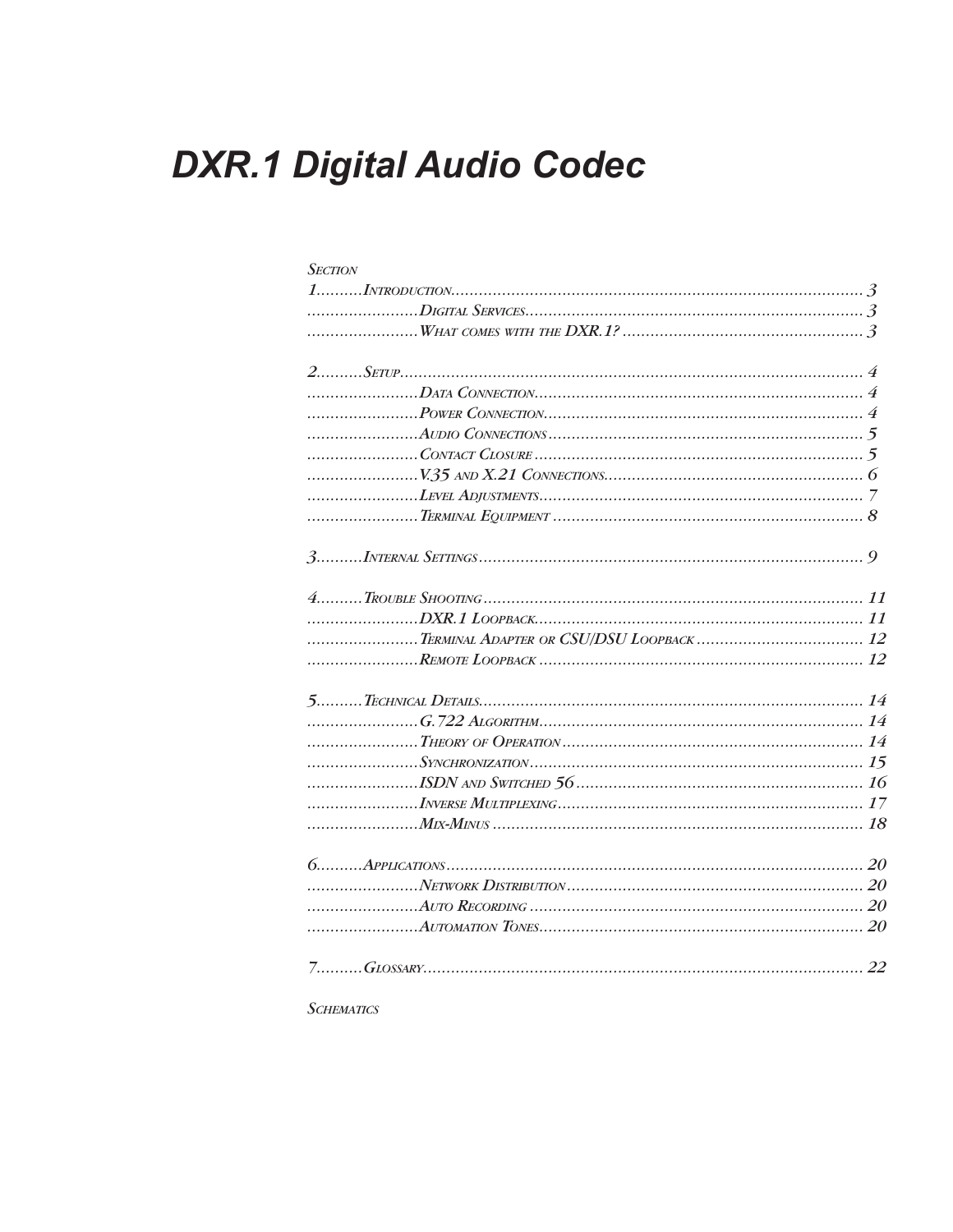#### *About Comrex*

Comrex has been building reliable, high quality broadcast equipment since 1961. Our products are used daily in every part of the world by networks, stations and program producers.

Every product we manufacture has been carefully designed to function flawlessly, under the harshest conditions, over many years of use. Each unit we ship has been individually and thoroughly tested. Most items are available off-the-shelf, either directly from Comrex or from our stocking dealers.

Comrex stands behind its products. We promise that if you call us for technical assistance, you will talk directly with someone who knows about the equipment and will do everything possible to help you.

Our toll free number in North America is 800 237-1776. Product information, along with Engineering Notes and User Reports, is available through our website at www.comrex.com. Our email address is info@comrex.com.

#### *Warranty and Disclaimer*

All equipment manufactured by Comrex Corporation is warranted by Comrex against defects in material and workmanship for one year from the date of original purchase, as verified by the return of the Warranty Registration Card. During the warranty period, we will repair or, at our option, replace at no charge a product that proves to be defective, provided you obtain return authorization from Comrex and return the product, shipping prepaid, to Comrex Corporation, 19 Pine Road, Devens, MA 01434 USA. For return authorization, contact Comrex at 978 784-1776 or fax 978 784-1717.

This Warranty does not apply if the product has been damaged by accident or misuse or as the result of service or modification performed by anyone other than Comrex Corporation.

With the exception of the warranties set forth above, Comrex Corporation makes no other warranties, expressed or implied or statutory, including but not limited to warranties of merchantability and fitness for a particular purpose, which are hereby expressly disclaimed. In no event shall Comrex Corporation have any liability for indirect, consequential or punitive damages resulting from the use of this product.

#### *Copyright Notice*

The Comrex proprietary code and licensed, third party proprietary code residing in and otherwise associated with this product are protected by copyright law and international treaties. Unauthorized reproduction or distribution of this product, or any portion of it, may result in civil and criminal sanctions, and will be prosecuted to the fullest extent of the law.

US Government Restricted Rights - Use, duplication, or disclosure by the US Government is subject to restrictions set forth in subparagraph  $(c)(1)(ii)$  of the Rights in Technical Data and Computer Software clause at DFARS (48 CFR) 252.227-7013 or subparagraphs (c)(1) and (2) of the Commercial Computer Software-Restricted Rights clause at FAR (48 CFR) 52.227-19, as applicable.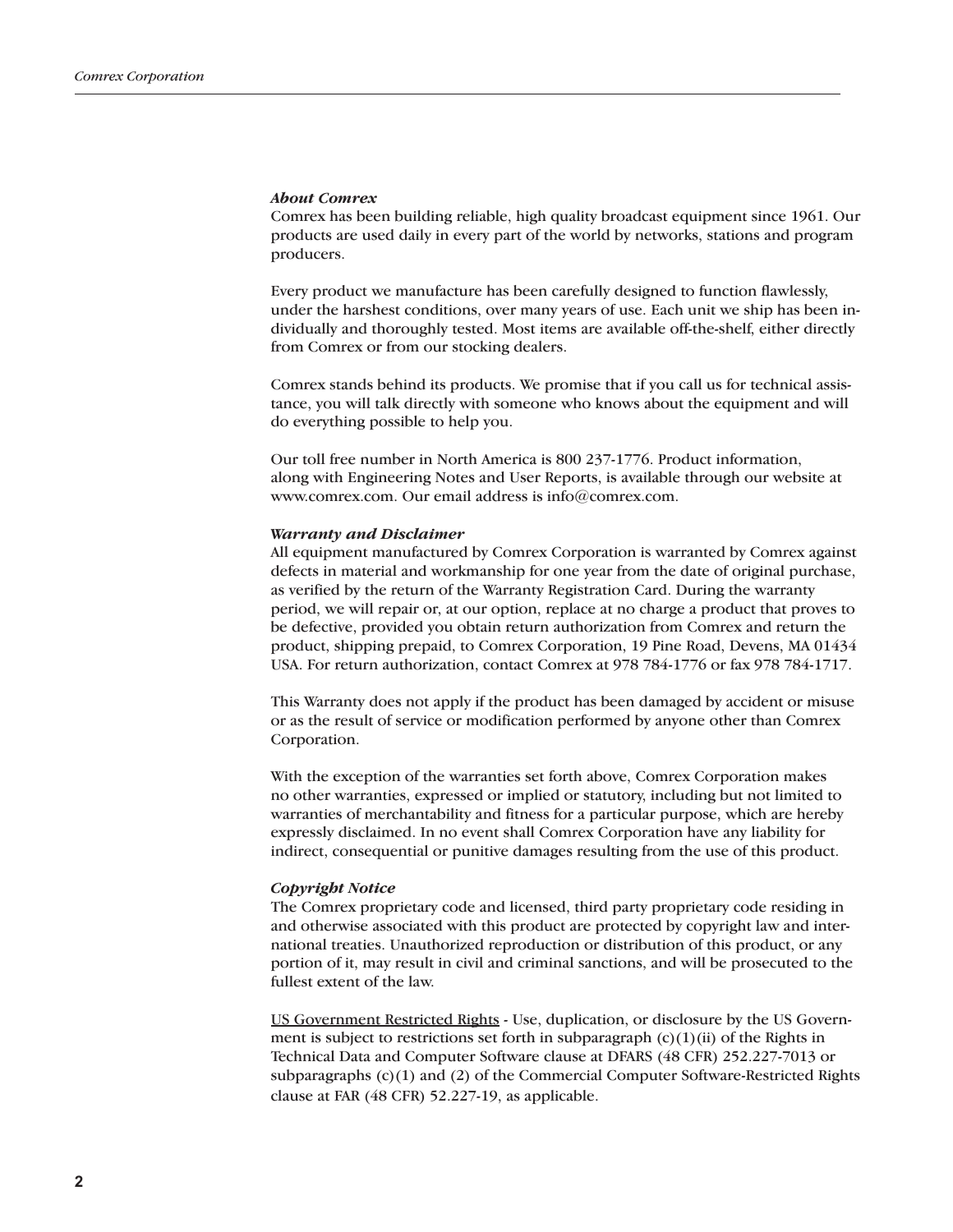# SECTION 1. **INTRODUCTION**

|                                      | The DXR.1 is a digital audio compression device designed for broadcast-<br>ers. It employs the ITU G.722 international standard to send and receive<br>7.5 kHz audio at transmission rates of 56/64 kbps. This unit also pro-<br>vides a full 15 kHz bidirectional feed on 112/128 kbps circuit.                                                                                                                                                                                                                                                                                                                                            |
|--------------------------------------|---------------------------------------------------------------------------------------------------------------------------------------------------------------------------------------------------------------------------------------------------------------------------------------------------------------------------------------------------------------------------------------------------------------------------------------------------------------------------------------------------------------------------------------------------------------------------------------------------------------------------------------------|
| <b>DIGITAL SERVICES</b>              | The DXR.1 works on any synchronous 56, 64, 112 or 128 kbps digital<br>transmission system, including ISDN, Switched 56, Digital Data Service<br>(DDS), Fractional T1, digital satellite links and wireless modems.                                                                                                                                                                                                                                                                                                                                                                                                                          |
|                                      | For part-time audio feeds, dial-up Basic Rate Installation (BRI) ISDN or<br>Switched 56 (SW56) digital lines are ideal since they are billed at a low<br>monthly cost, plus per minute usage which is not much more than stan-<br>dard analog lines. BRI ISDN is available throughout the world. SW56 is<br>a North American "precursor" to ISDN and both services work with one<br>another.                                                                                                                                                                                                                                                |
|                                      | Dedicated 56 kbps or 64 kbps telephone lines (point to point) have<br>been available for quite some time. They may provide a significant cost<br>savings for applications that require full time or near full time exchange<br>of audio. In North America, this is known as Digital Data Service (DDS).<br>Sometimes, Fractional T1 (or E1) is available. This service provides a<br>dedicated link with higher data rates. Portable satellite earth stations<br>and wireless modems may also be used with the DXR.1. Comrex has an<br>extensive engineering note library describing these applications. Contact<br>us for further details. |
|                                      | Note: External terminal equipment is necessary to connect the DXR.1<br>with the data channel. Please refer to page 8 for more information on<br>terminal equipment.                                                                                                                                                                                                                                                                                                                                                                                                                                                                         |
| WHAT COMES WITH THE<br><b>DXR.1?</b> | The following items are shipped with a new DXR.1:<br>$(1)$ A/C power cord<br>(1) DB25 male to DB25 female cable<br>(1) Operating manual<br>(1) Warranty card (Please fill out and return.)                                                                                                                                                                                                                                                                                                                                                                                                                                                  |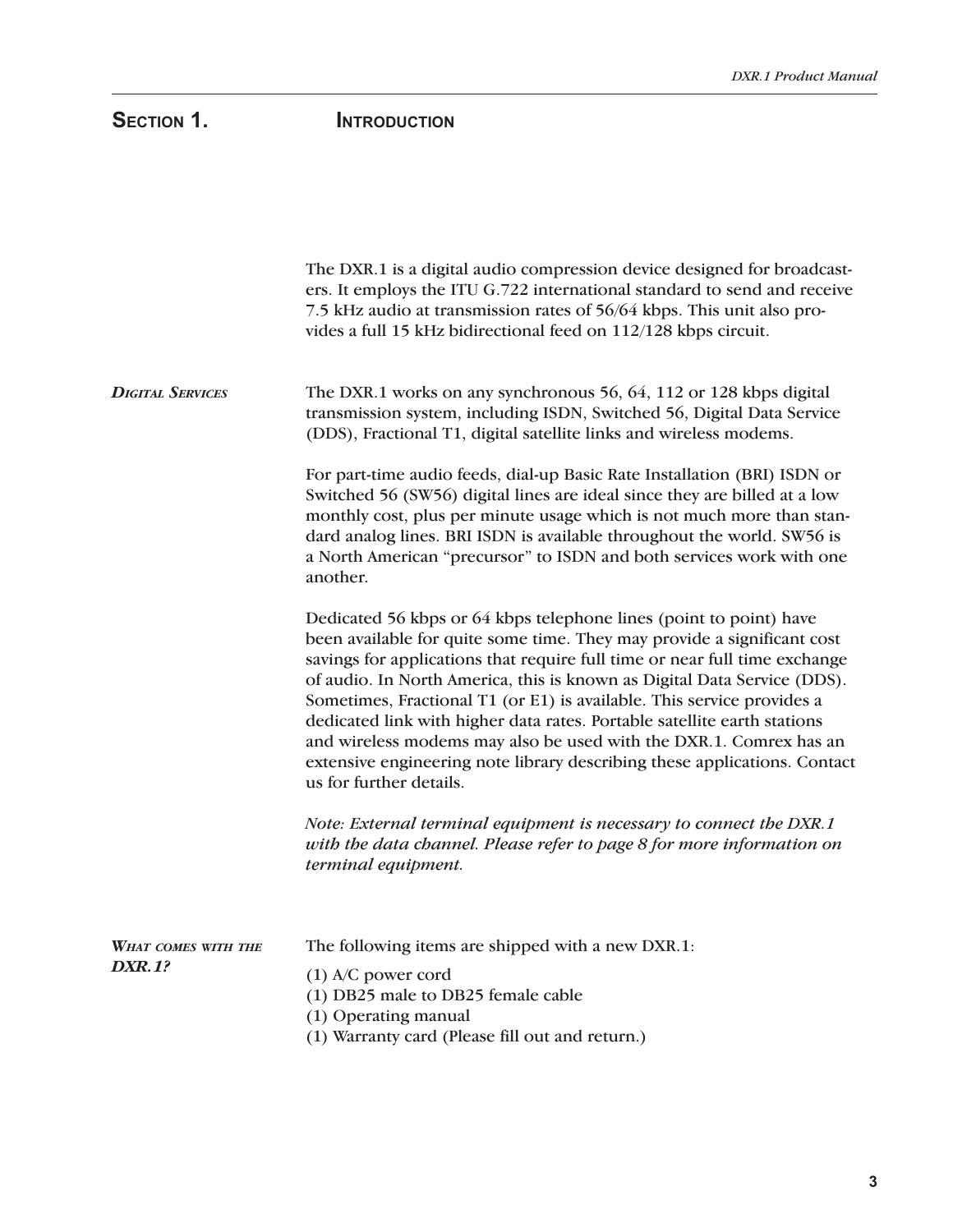## SECTION 2. SETUP

### *DATA CONNECTION* This connection is made between the Terminal Adapter or CSU/DSU and the DXR.1 back panel. This is done through the DATA IN/OUT connector. The DB25 (25 pin) connector using the EIA530 protocol is the standard data port. Assuming your terminal equipment uses this same connector, you will need a 25 pin straight-through cable (provided by Comrex) to connect to this port. The pin-out of the DB25 connector is:

|    | Pin $#$                               | Function    |
|----|---------------------------------------|-------------|
| 1  |                                       | Shield      |
| 2  |                                       | TX Data A   |
| 3  |                                       | RX Data A   |
|    |                                       | Ground      |
| 9  |                                       | RX Clock B  |
| 12 |                                       | TX Clock B  |
| 14 |                                       | TX Data B   |
| 15 |                                       | TX Clock A  |
| 16 |                                       | RX Data B   |
| 17 |                                       | RX Clock A  |
| 20 |                                       | DTR A       |
| 23 |                                       | <b>DTRB</b> |
|    | 24 is reserved. Do not connect to it. |             |

If your terminal equipment uses a protocol other than EIA530, a converter cable will be required. Optional adapter cables for V.35 and X.21 connections are available through Comrex. If you want to construct your own adapter cables, the pin-outs are on page 6.

*Note: Simply because terminal equipment uses a 25 pin D connector does not mean that it uses EIA530. Implementations of this sort vary widely. Check that the equipment specifically mentions EIA530 or RS530 as the protocol for its data port. Otherwise, it will not work.*

*POWER CONNECTION* The power connection is on the back panel of the DXR.1. The unit is switch selectable for either 115 VAC/60 Hz or 230 VAC/50 Hz. The switch is located on the inside of the unit, on the printed circuit board and is shipped from the factory in the 115VAC/60Hz position.

> To change the setting, first make sure the unit is unplugged. Open the DXR.1 case by removing the four screws on each end of the unit and the ten screws on the top. The power selection switch is located directly behind the power connection. For 230 VAC/50 Hz, "230VAC" will be revealed. You must also change the fuse from a 160 mA slo-blo fuse to an 80 mA sloblo fuse.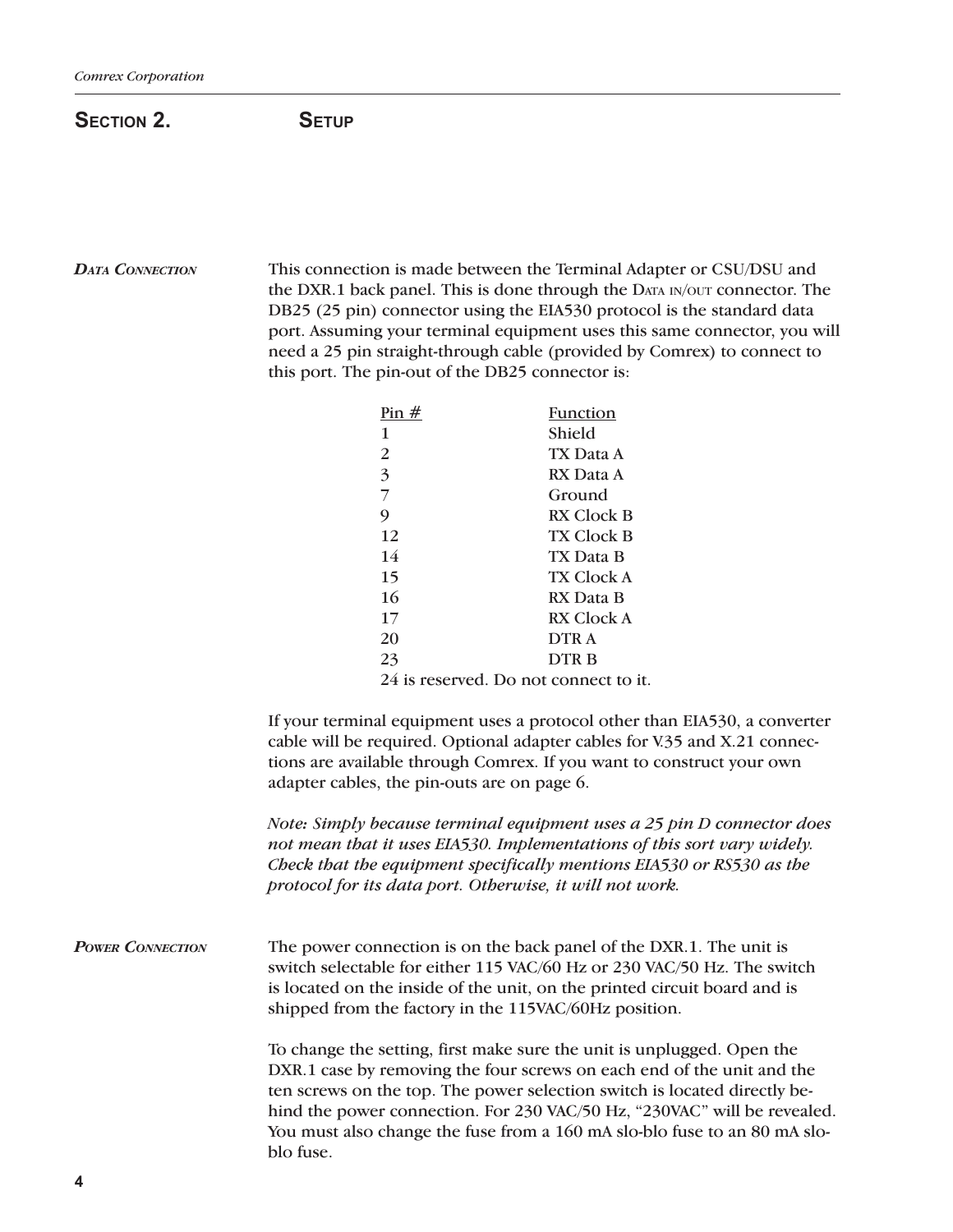|                          | To change the fuse, open the cover on the fuse box directly to the right of<br>the power connection. Turning the cover $1/4$ turn will allow you to access<br>the fuse. Make sure the correct power is selected. The wrong decision<br>can destroy your unit.                                                                                                                                                                                                                                                                                                                                                                                                                                                                                                                                                        |
|--------------------------|----------------------------------------------------------------------------------------------------------------------------------------------------------------------------------------------------------------------------------------------------------------------------------------------------------------------------------------------------------------------------------------------------------------------------------------------------------------------------------------------------------------------------------------------------------------------------------------------------------------------------------------------------------------------------------------------------------------------------------------------------------------------------------------------------------------------|
| <b>AUDIO CONNECTIONS</b> | Connect your feed to the Auplo In plug. This connection is made through a<br>3-pin XLR female plug with the following pin-outs:                                                                                                                                                                                                                                                                                                                                                                                                                                                                                                                                                                                                                                                                                      |
|                          | $\frac{\text{Pin H}}{\text{m}}$<br><b>Function</b><br>1<br>Ground<br>$\overline{2}$<br>Balanced audio high<br>3<br><b>Balanced audio low</b>                                                                                                                                                                                                                                                                                                                                                                                                                                                                                                                                                                                                                                                                         |
|                          | It is best when using professional audio gear to connect everything togeth-<br>er using balanced audio connections. Sometimes, however, it is unavoid-<br>able to connect to consumer equipment with unbalanced connections. If<br>you must use unbalanced audio, here's how to connect to the DXR.1:                                                                                                                                                                                                                                                                                                                                                                                                                                                                                                                |
|                          | Pin 2 to audio high, pins 1 and 3 to ground<br>Inputs:<br>Pin 2 to audio high, pins 1 and 3 to ground<br>Outputs:                                                                                                                                                                                                                                                                                                                                                                                                                                                                                                                                                                                                                                                                                                    |
|                          | The Aupio Our is via a 3-pin XLR male connector with the same pin-outs as<br>the Audio In connector.                                                                                                                                                                                                                                                                                                                                                                                                                                                                                                                                                                                                                                                                                                                 |
|                          | Note: The codec provides two distinct and separate channels. You are<br>transmitting to the receive end through the AUDIO IN XLR connector and<br>the receive end may be feeding cues or other programming back to you<br>through the AUDIO OUT XLR connector. Therefore, the AUDIO OUT channel<br>is used to bear what is being sent to you, not what you are sending. For<br>more on this, see the "Applications" section on pages 20-21.                                                                                                                                                                                                                                                                                                                                                                          |
| <b>CONTACT CLOSURE</b>   | A CONTACT CLOSURE jack is located on the back panel. This is available for<br>controlling other equipment, such as starting a tape recorder or turning on<br>certain cue lights. The contact closure is a 1/8" mini jack, and the contact<br>is completed when the READY LED lights up. More information on the use<br>of this jack is available in the "Applications" section on pages 20-21. The<br>contact closure connection is not designed to switch high power connec-<br>tions. DO NOT connect AC power through the contact closure connection.<br>The switch is designed to carry low voltage $(5-15V$ at low current $-$ less<br>than 50 mA). If this connection is required to switch a high power device<br>(on-air light, selenoid, etc.), buffer it externally with a low control voltage<br>DC relay. |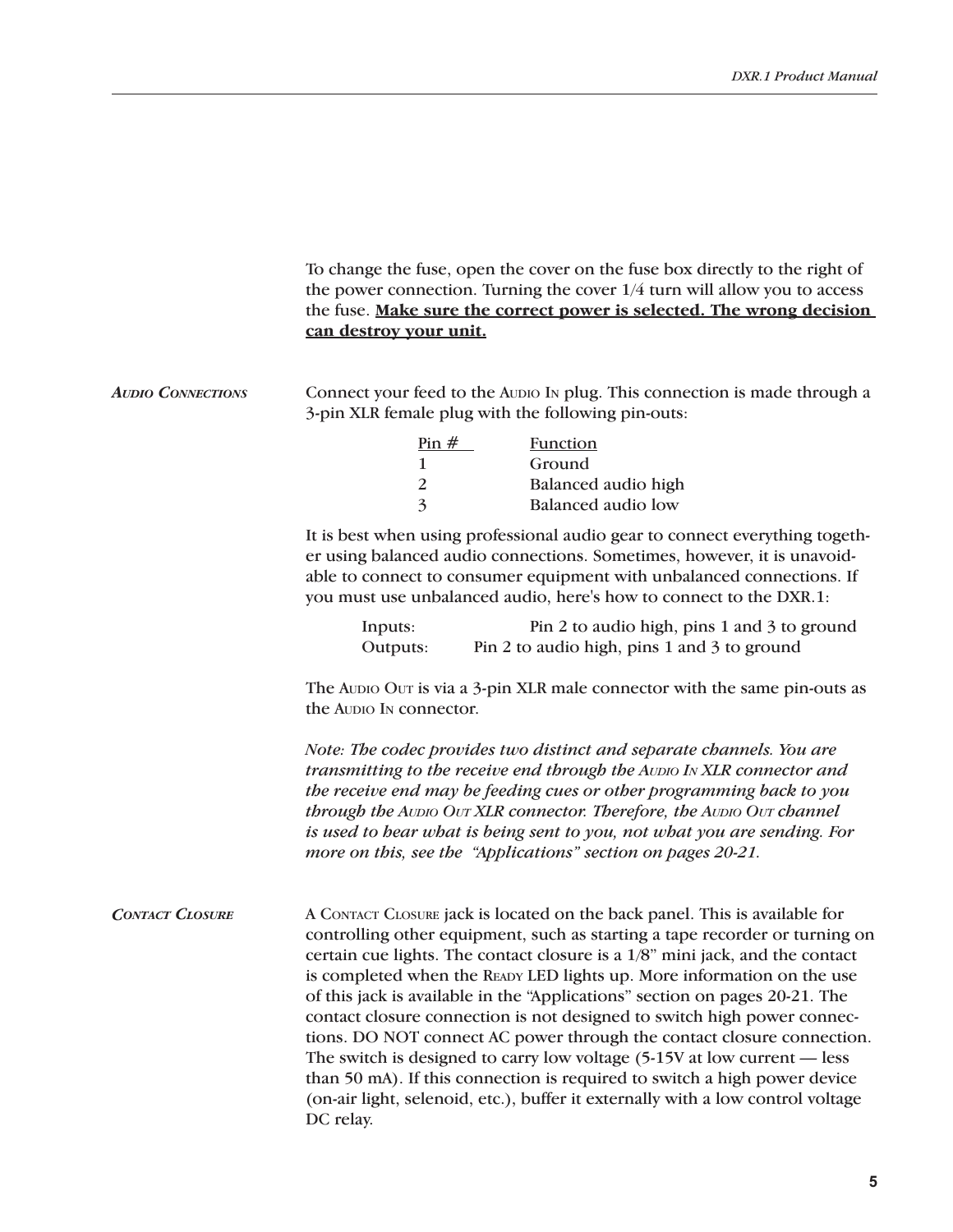| <b>EIA530 (DB-25F)</b> | Signal                  | $V.35$ (34-pinM) |
|------------------------|-------------------------|------------------|
| 1                      | Shield                  | A                |
| 2                      | Transmit Data A         | P                |
| 3                      | Receive Data A          | R                |
| 7                      | Ground                  | B                |
| 9                      | Receive Clock B         | X                |
| 12                     | <b>Transmit Clock B</b> | AA               |
| 14                     | Transmit Data B         | S                |
| 15                     | Transmit Clock A        | Y                |
| 16                     | <b>Receive Data B</b>   | T                |
| 17                     | Receive Clock A         | V                |
| 24                     | Data Terminal Ready     | Н                |

Pin Connections for Comrex EIA530 (DB-25) to V.35 Cable

#### *V.35 AND X.21 CONNECTIONS*

### Pin Connections for Comrex EIA530 (DB-25) to X.21 Cable

| EIA530 (DB-25F) | <b>Signal</b>                   | $X.21$ (DB-15M) |
|-----------------|---------------------------------|-----------------|
| $\overline{2}$  | Transmit Data A                 | 2               |
| 20              | Data Terminal Ready A / Control | 3               |
| 3               | Receive Data A                  | 4               |
| 6               | Data Set Ready A / Indication   | 5               |
| 15, 17          | Clock A                         | 6               |
|                 | Ground                          | 8               |
| 14              | Transmit Data B                 | 9               |
| 23              | Data Terminal Ready B / Control | 10              |
| 16              | Receive Data B                  | 11              |
| 22              | Data Set Ready B / Indication   | 12              |
| 9, 12           | Clock B                         | 13              |
|                 | Shield, Ground                  | Shell           |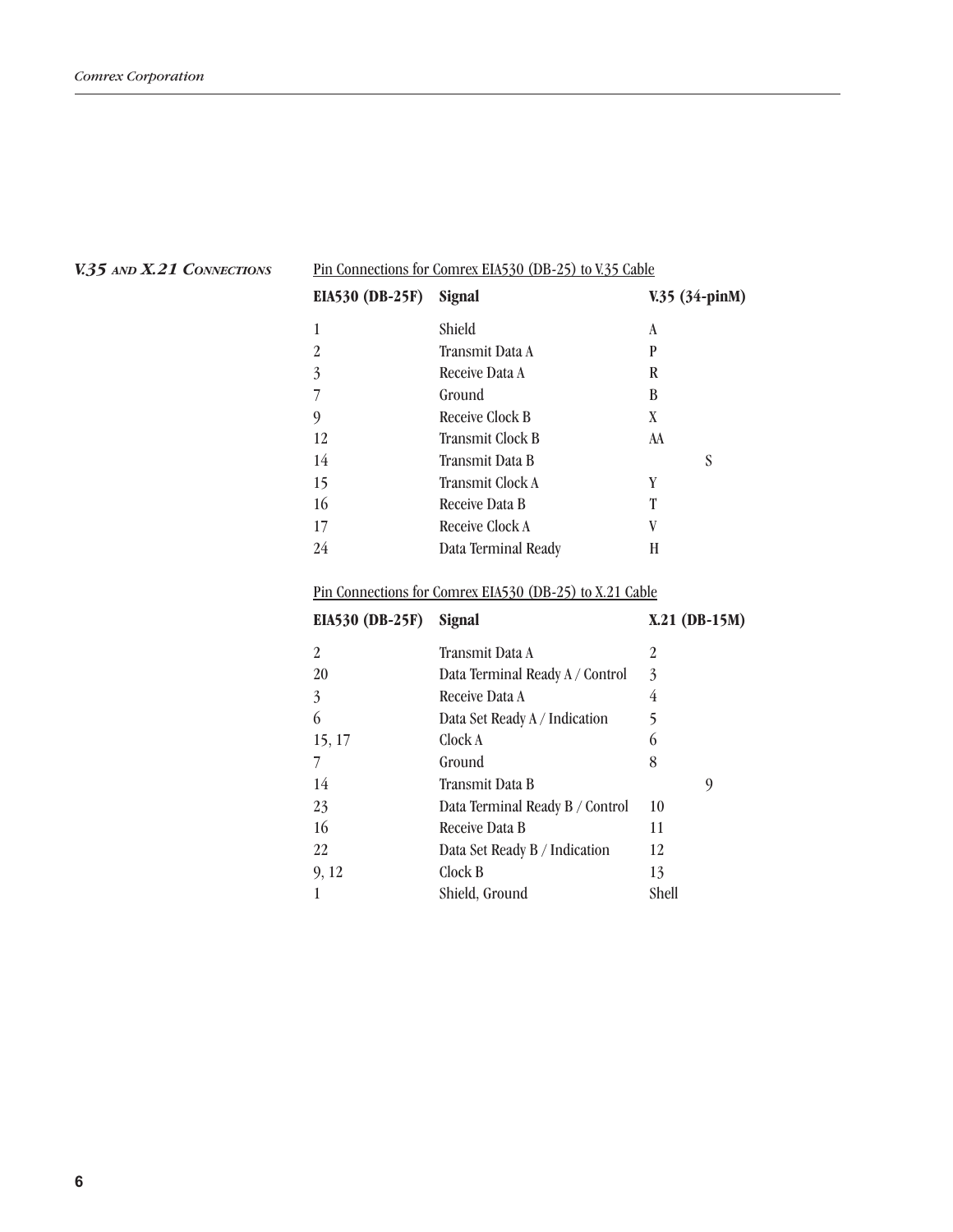With audio being fed into the system, look at the PEAK light on the front panel. This red light should be flashing **occasionally.** There is no set pattern for the flashing, but if it is flashing about 15% of the time, your audio should be received in good fashion. If the light is on constantly, your audio will probably sound clipped and distorted. If the light is not on at all, the level you are sending will be too low, and you may have noise problems. *LEVEL ADJUSTMENTS*

> The solution to both of these problems is to adjust the level. The adjustment is done on the equipment feeding the audio — mixer, tape machine, etc. The DXR.1 is shipped with the audio input and output level set to 0 dBu. If required, it may be adjusted to either  $-10$  or  $+10$  dBu. This is done via internal jumpers. Refer to the "Internal Settings" section on pages 9-10 for more details.

> On the DXR.1 there is no need to select the data rate you will be using. The DXR.1 automatically senses the data rate and adjusts the frequency response to match. When sending 56/64 kbps the frequency response will be 7.5 kHz. At 112/128 kbps, the frequency response will be 15 kHz.

> To insure the DXR.1 is working properly and will give you no problems when you make your connection with the receive end, you can run a series of tests. These are called loopback tests because the audio you are feeding into the system is fed back to you through a "loop." The majority of digital equipment provides the capability of loopback testing to isolate problems that may occur. See the "Trouble Shooting" section on pages 11- 13 for more information.

> Now the DXR.1 is connected and setup. You are ready to communicate with the other end of your link, so place the call through your Terminal Adapter or CSU/DSU. Once your DXR.1 and the codec on the other end have established contact, the green READY light on the front panel will light up. At this point, you may begin transmitting and receiving audio.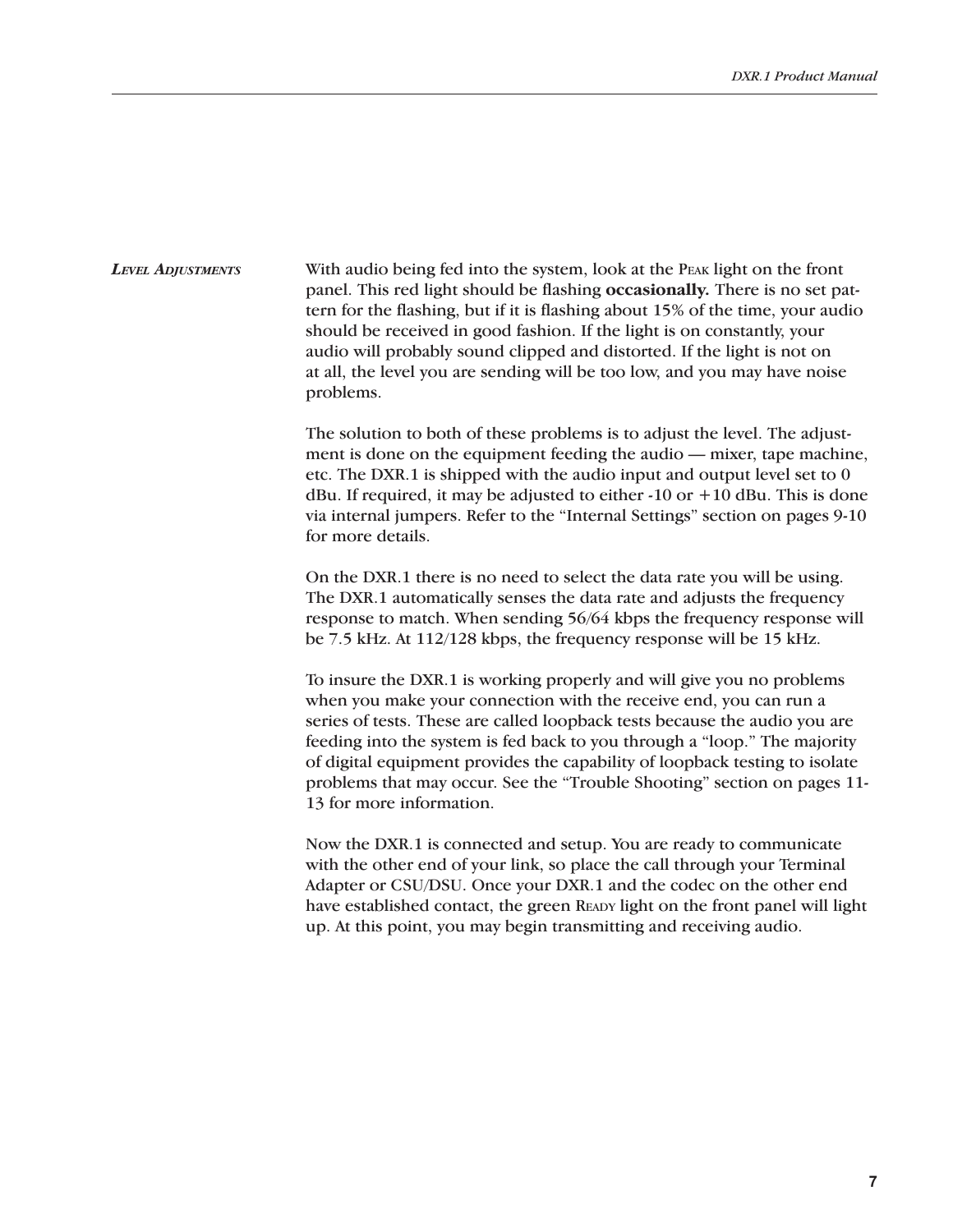#### Whatever type of digital telephone channel you use, you will need some sort of device to link the DXR.1 to the data channel. For ISDN, this is known as a Terminal Adapter (TA) and for Switched 56, it is known as a Channel Service Unit/Data Service Unit (CSU/DSU). We are happy to recommend a specific TA or CSU/DSU that is appropriate for your application. At the minimum, any terminal equipment you choose should have: *TERMINAL EQUIPMENT*

- Synchronous data port capable of V.35, RS530, X.21, or other balanced data protocol
- Dial pad
- Local and remote loopback capability
- V.120 rate adaptation (used for 56/64 conversion)

Other nice but not required features:

- Dual data ports (for Terminal Adapters)
- RS232 remote dialing
- For Terminal Adapters, BONDING or IMUX capability (required for 15 kHz transmission)
- Memory dial

With dial-up digital networks the receiving end of the call answers automatically. This allows unattended operation at one end of the link.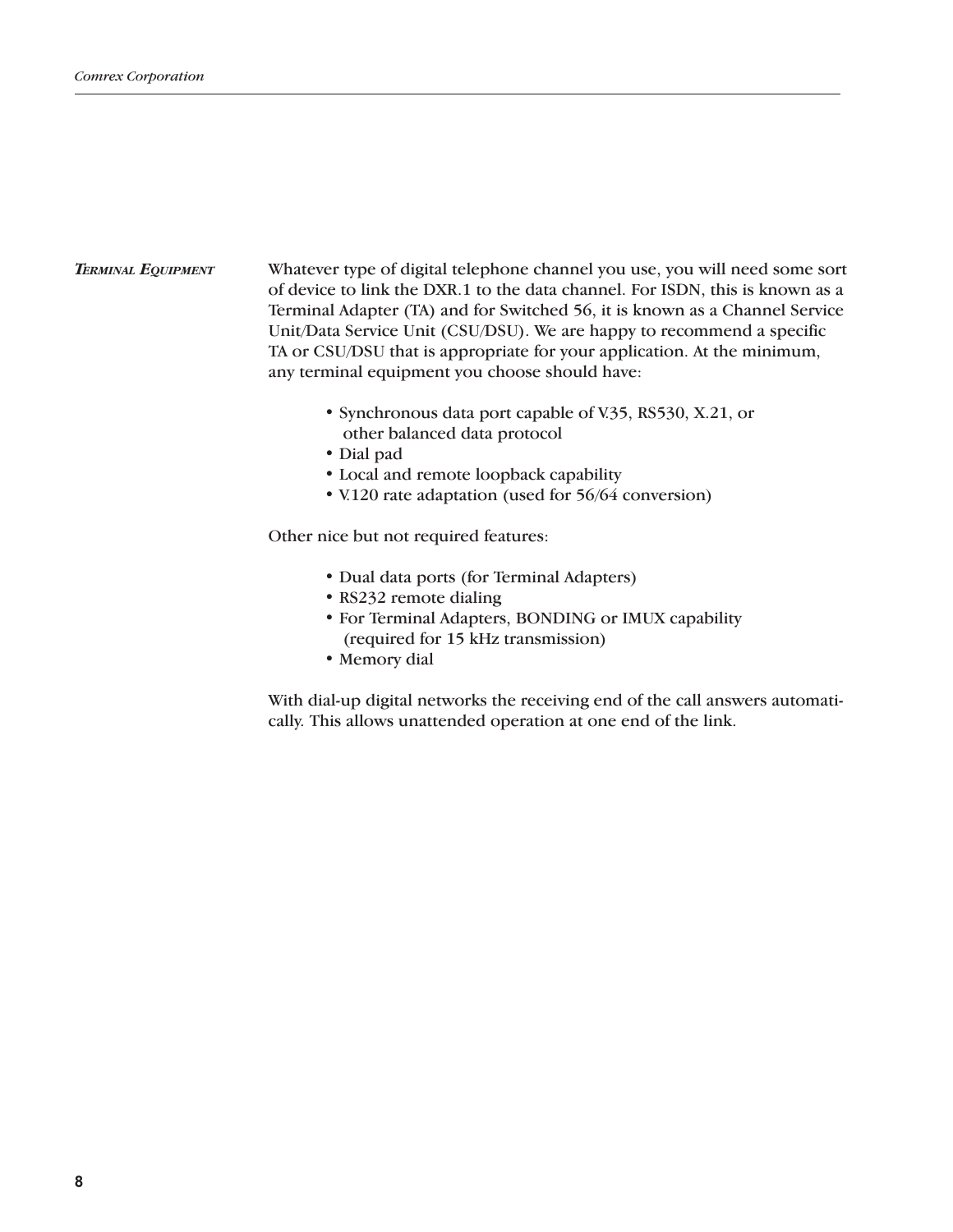# SECTION 3. **INTERNAL SETTINGS**

The DXR.1 has been factory configured to meet the majority of applications. However, in this section, we provide information on settings which may be changed to meet special needs. These settings include:

 Audio Input/Output Levels Clock Loopback Data Rate Mode Select Clock Select

Changes are made via internal jumpers on the main PC board. In order to access these jumpers, you must remove the top cover of the chassis. Please remember to disconnect power from the DXR.1 before removing the cover. To change the setting, remove the hood that fits over the pins on the jumper block, and then slide it over the new pin settings.

#### **Audio Input (J5) / Output Levels (J6)**

The audio input and output levels are factory adjusted to 0 dBu. If required, it can be modified to either  $-10$  or  $+10$  dBu. This is accomplished by moving the hood on jumpers J5 and J6.

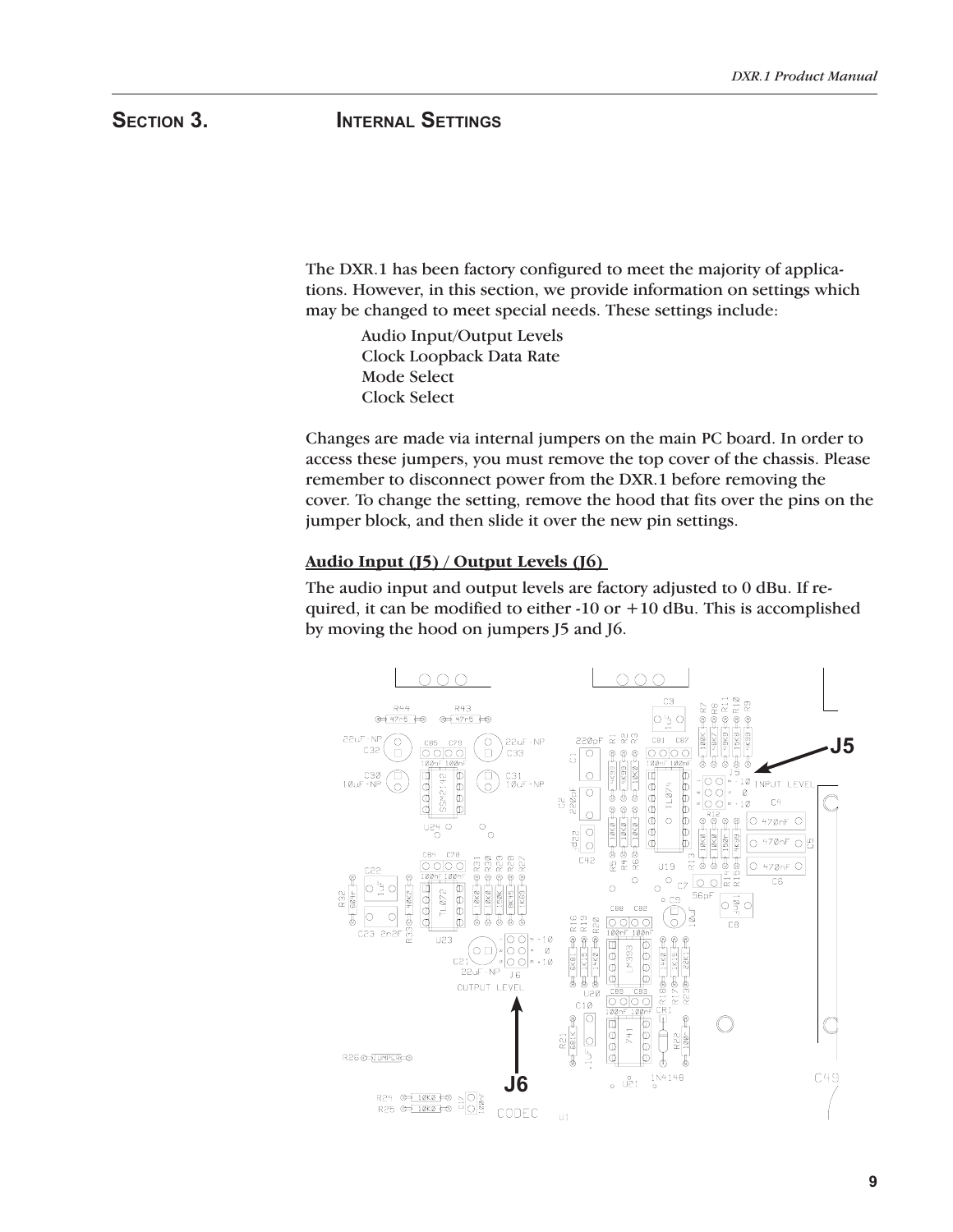

#### **Clock Loopback Data Rate (J9)**

The DXR.1 automatically detects the clock rate coming from the Terminal Adapter. For loopback testing purposes, the DXR.1 uses 56 kbps which transmits data at 7.5 kHz. If it is critical that you hear your loopback test at 15 kHz, the jumper may be moved to the 112 kbps position. There is normally no need to move this jumper.

#### **Mode Select (J7)**

The DXR.1 automatically detects the data rate and adjusts the audio bandwidth being sent. However, it is possible to "hardwire" the chosen data rate. Moving the jumper to the center position, selects 56/112 kbps. The opposite end selects 64/128 kbps.

#### **Clock Select (J8)**

This jumper allows the transmit/receive clock to be changed. It is factory configured to sample the RX clock but may be moved to the TX position to sample the TX clock. This modification is not usually required.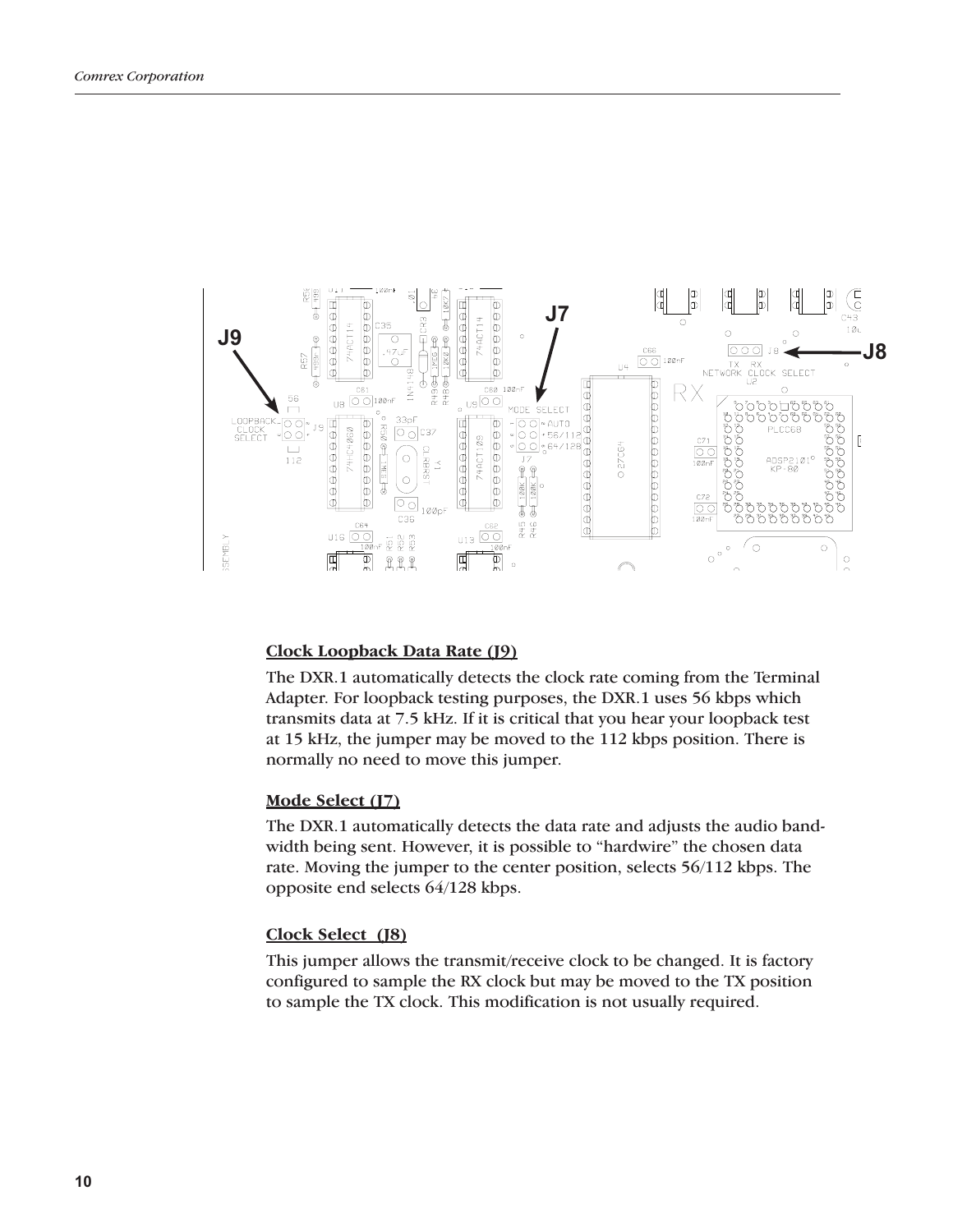The Comrex DXR.1 coding algorithm eliminates redundancy in audio. For this reason, the DXR.1 cannot be subjected to traditional specifications of distortion and signal-to-noise ratio. Most tests done with the codec should be by subjective listening between the original source material and codecprocessed audio. Because of the algorithm's dynamic processing properties, tests done with tones tend to prove little. Unlike analog technology, which might work but just be a little off, digital technology tends to either work perfectly or not at all! The trick is to isolate the source of the problem to either the telephone network or the equipment attached to it, so you know where to turn for a solution. We will start with testing the first link in the chain, the DXR.1, then the Terminal Adapter or CSU/DSU and finally the network. This test examines the codec independent of other equipment. Audio must be fed into the unit through the AUDIO IN plug, and you must be able to monitor the audio coming out. Power must be connected to the DXR.1. Locate the CLOCK AND DATA LOOPBACK switches on the rear panel. Move both of these switches to the up position. This activates two things. It puts the local clock into use to drive the signal, and it connects the encode and decode channels. *DXR.1 LOOPBACK*

#### **DXR.1 Loopback**



The READY light on the front panel will be green, and you will hear the same audio that you are feeding into the DXR.1. If you do not hear audio, or it is distorted, check your connections. Make sure the power light on the front panel is ON and the peak light is flashing occasionally. If there is still a problem, please contact Comrex to arrange for repair of the DXR.1.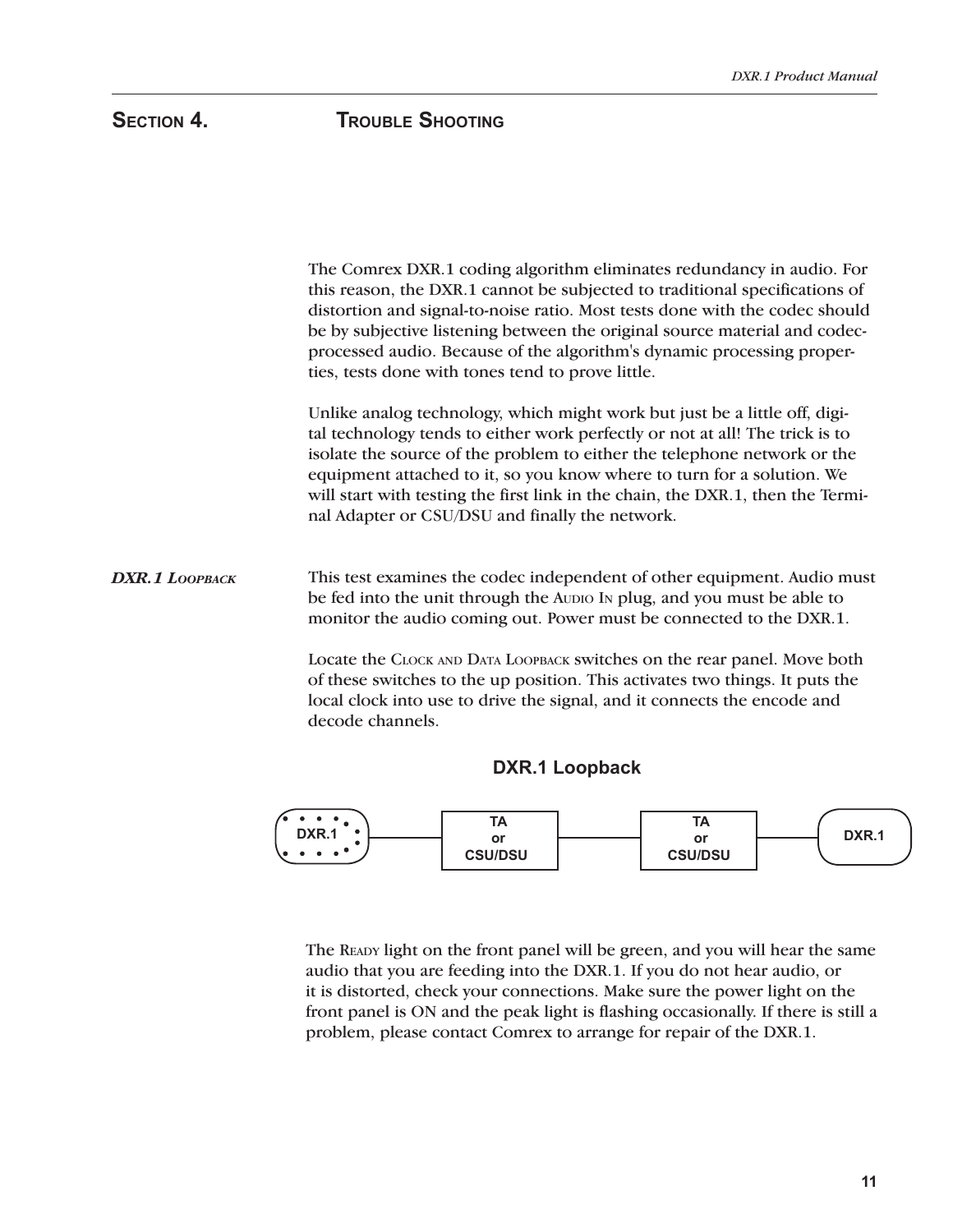#### *TERMINAL ADAPTER OR CSU/DSU LOOPBACK*

Check the manufacturer's directions for exact instructions on engaging the loopback function. This may be called "local" or "DTE" loopback. Move both loopback switches on the DXR.1 to the normal (down) position. This allows the CSU/DSU or Terminal Adapter to control the testing.

The audio will be going from the source, through the codec and coming back to the codec from the Terminal Adapter or CSU/DSU without ever getting on the network.

**TA or CSU/DSU Local Loopback**



The audio you hear through AUDIO OUT should be the same as what you are feeding into the system, and the DXR.1 READY LED should be lit. If the codec checked out fine in local test, and the Terminal Adapter or CSU/DSU local loopback fails, the problem is with the Terminal Adapter, CSU/DSU or cable. Contact the manufacturer for assistance.

Remote loopback allows audio to be sent down the network, received by the far end Terminal Adapter or CSU/DSU and returned to you. This test will check out the network but requires the capability of remote loopback on your Terminal Adapter or CSU/DSU. The terminal equipment must be of the same type (both ISDN, both SW56, etc.) on either end of the connection. If the types are incompatible, remote loopback will not be possible. Make sure both switches on the DXR.1 are in the normal (down) position before you begin. *REMOTE LOOPBACK*

#### **TA OR CSU/DSU Remote Loopback**



If you can hear your own audio with remote loopback engaged and the READY light is lit, then you know for sure the DXR.1, the Terminal Adapter or CSU/DSU and the network, as well as the remote Terminal Adapter or CSU/DSU are working fine.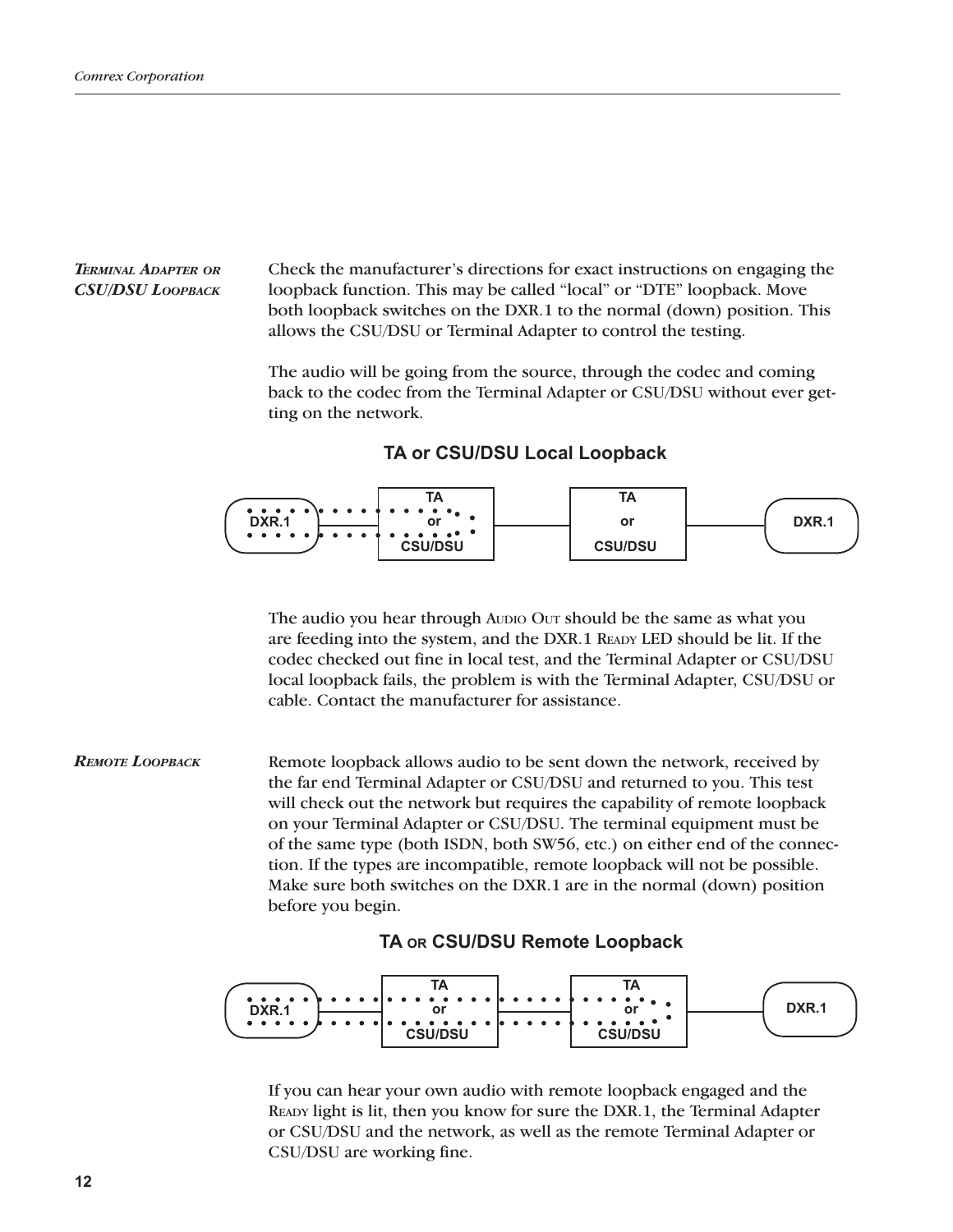Of course, you are always welcome to contact us if you encounter a failure of the system. However, please remember that if the failure lies either in the Terminal Adapter or CSU/DSU, the cable or the network, there is little Comrex can offer in terms of assistance. Most manufacturers of digital equipment have diagnostic tests built into their equipment similar to those we have illustrated. In addition, most digital service carriers have customer hotline numbers for you to report a problem and help you locate the trouble spot on the digital network. We suggest you keep a list of these numbers handy for the occasions when you run into trouble.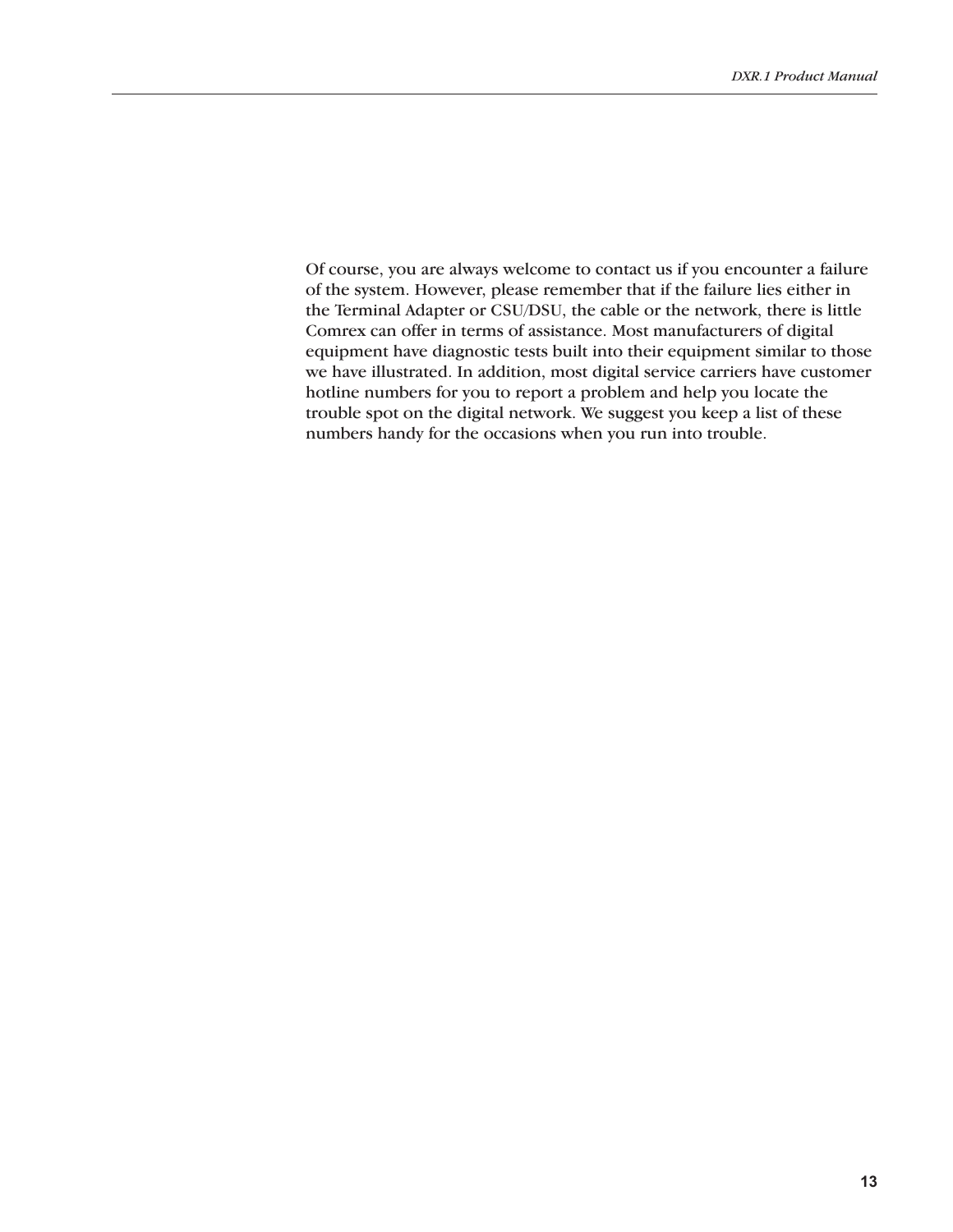# **SECTION 5. TECHNICAL DETAILS**

| G.722 ALGORITHM | The codec is a system that encodes and decodes audio signals for<br>transport over digital networks. At the transmit end, the information is<br>encoded and it is decoded at the receive end. Simple. Well, not so simple.<br>As with most things in the world, if everyone created their own method of<br>doing things, nothing would work together. Something as simple as the<br>standardization of power plugs means that we don't think twice about buy-<br>ing appliances or electronic components. But we do think twice about what<br>format our videotape is in - VHS or BETA. But at least it is a small field<br>from which to choose. The same thing is happening with the compression<br>algorithms used to encode and decode audio signals.<br>International standards bodies have formed to create standards. There are<br>different standards available (such as VHS and BETA), and it is up to you to<br>select which one you will implement. It is also up to you to insure that the<br>vendor you select is implementing the standard with no changes (that can<br>mean your equipment will not work with other manufacturers' equipment,<br>and you will be boxed into a corner). |                                                                                                                                                                                                                                                                                                                                                                                                                                                                                                  |  |
|-----------------|-------------------------------------------------------------------------------------------------------------------------------------------------------------------------------------------------------------------------------------------------------------------------------------------------------------------------------------------------------------------------------------------------------------------------------------------------------------------------------------------------------------------------------------------------------------------------------------------------------------------------------------------------------------------------------------------------------------------------------------------------------------------------------------------------------------------------------------------------------------------------------------------------------------------------------------------------------------------------------------------------------------------------------------------------------------------------------------------------------------------------------------------------------------------------------------------------------|--------------------------------------------------------------------------------------------------------------------------------------------------------------------------------------------------------------------------------------------------------------------------------------------------------------------------------------------------------------------------------------------------------------------------------------------------------------------------------------------------|--|
|                 |                                                                                                                                                                                                                                                                                                                                                                                                                                                                                                                                                                                                                                                                                                                                                                                                                                                                                                                                                                                                                                                                                                                                                                                                       |                                                                                                                                                                                                                                                                                                                                                                                                                                                                                                  |  |
|                 | <b>THEORY OF OPERATION</b>                                                                                                                                                                                                                                                                                                                                                                                                                                                                                                                                                                                                                                                                                                                                                                                                                                                                                                                                                                                                                                                                                                                                                                            | The Comrex DXR.1 performs a digital algorithm in real time on sampled<br>digital input audio. The unit is based on two high speed computer chips,<br>known as digital signal processors (DSPs). The idea behind the codec (and<br>any other DSP-based device) is to perform functions on analog signals which<br>have been divided into samples taken at discrete times. These samples are<br>then "quantized" (assigned a fixed value) and fed as a stream of binary num-<br>bers into the DSP. |  |
|                 | The basic assumption of the codec is that digitized audio contains more in-<br>formation than is needed to reproduce it in analog form. By eliminating this<br>redundant information, more audio information may be stored<br>or transmitted.                                                                                                                                                                                                                                                                                                                                                                                                                                                                                                                                                                                                                                                                                                                                                                                                                                                                                                                                                         |                                                                                                                                                                                                                                                                                                                                                                                                                                                                                                  |  |
|                 | As mentioned before, the input to the DSP portion of the codec is a series<br>of discrete time samples. Each portion of the codec link (transmitter and<br>receiver) contains a computer program which can predict the next sample<br>based on previous values processed. This function is performed identically<br>in the transmitter and receiver. The difference between the transmitter and                                                                                                                                                                                                                                                                                                                                                                                                                                                                                                                                                                                                                                                                                                                                                                                                       |                                                                                                                                                                                                                                                                                                                                                                                                                                                                                                  |  |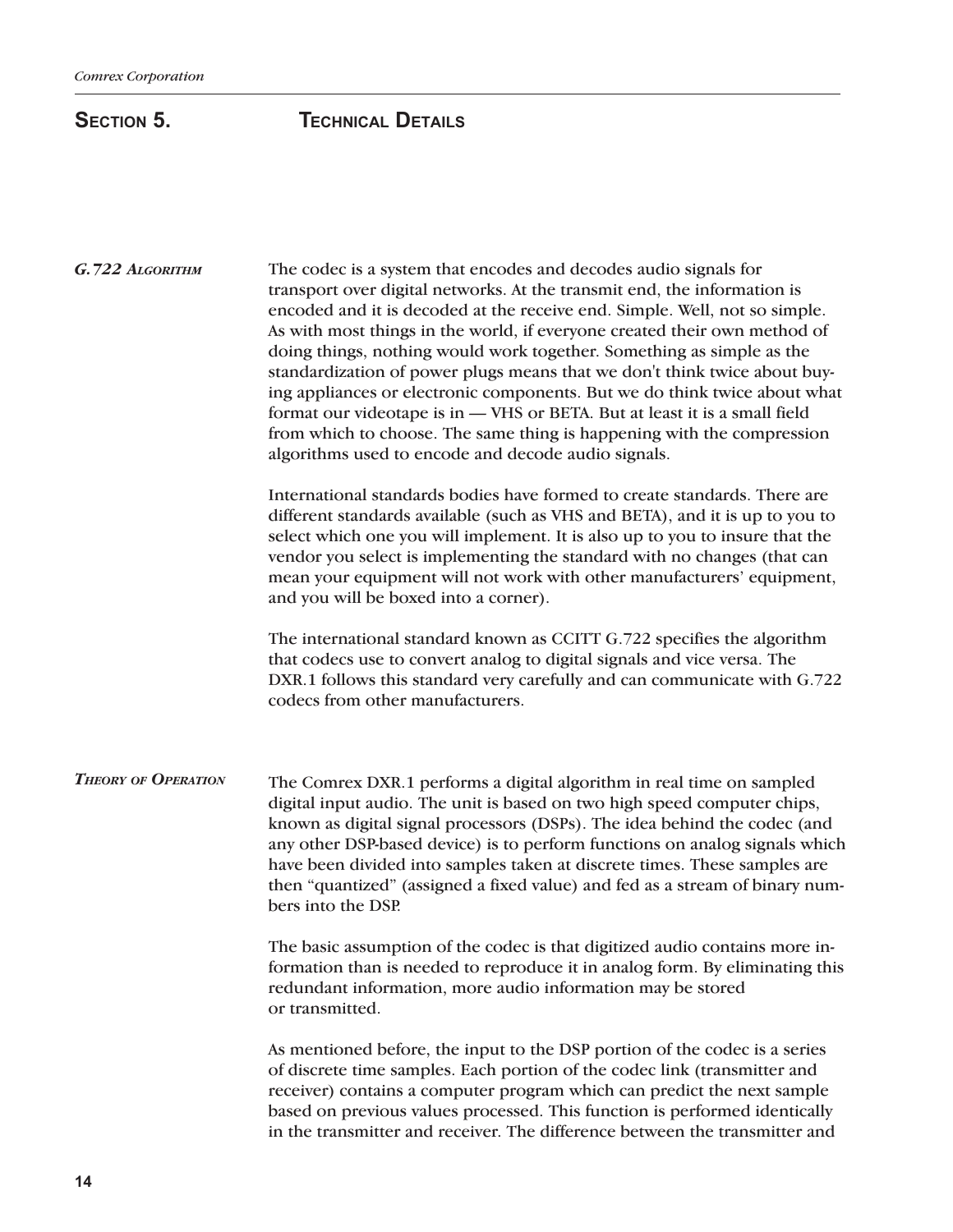|                        | time sample. Since it already possesses an approximation of this value, it can<br>calculate the difference between the two numbers it possesses. This differ-<br>ence is what the transmitter sends to the receiver. The receiver uses this<br>difference to calculate the true value. Since the difference signal contains less<br>than the data sample, data rate is conserved.                                                                                                                                                                                                                                                                                             |
|------------------------|-------------------------------------------------------------------------------------------------------------------------------------------------------------------------------------------------------------------------------------------------------------------------------------------------------------------------------------------------------------------------------------------------------------------------------------------------------------------------------------------------------------------------------------------------------------------------------------------------------------------------------------------------------------------------------|
|                        | In human speech (and most other audio), much more energy exists in the<br>lower part of the audio spectrum than in higher frequencies. Therefore, the<br>codec reproduces audio more accurately at the lower end than at the higher<br>end. Using digital filters, audio is divided between high and low sub-bands,<br>and each sub-band is sent through the encoder-decoder combination sepa-<br>rately. The lower band can then use up the majority of the bits available, leav-<br>ing only a few for the relatively less complicated high band.                                                                                                                           |
|                        | Discrete time sampling and quantization of an analog waveform are known<br>as Pulse Code Modulation (PCM), since the codec algorithm uses differences<br>between samples. The predictors adapt automatically with changing values<br>of previous input samples, so we call the algorithm used Adaptive Differen-<br>tial PCM, or ADPCM. When we add the concept of dividing and conquering<br>individual bands, the process becomes Sub-band (SB) ADPCM. SB-ADPCM is<br>defined as an international standard by the CCITT as recommendation G.722.<br>The text of this specification is public information and is a good source for<br>further information on this algorithm. |
| <b>SYNCHRONIZATION</b> | The transmitting codec forms its outgoing data into "words," each consist-<br>ing of seven or eight characters. The receiving codec is able to decode and<br>decompress data intelligibly because it has identified the beginning and end<br>of each "word" it receives. This process of identifying and aligning with the<br>correct word order is called synchronization.                                                                                                                                                                                                                                                                                                   |
|                        | The DXR.1 uses a "self synchronizing" technique which allows the encoder to<br>use the entire channel for audio data. With no overhead for synchronization<br>data, the decoder can determine the sync position by performing an algo-<br>rithm on the raw, incoming data. It takes about one second for the decoder to<br>"find sync" and begin decoding data. The READY light on the front panel is an<br>indication that the decoder is "in sync."                                                                                                                                                                                                                         |
|                        | Every half second, the DXR.1 re-checks to make sure that it is still in sync. If<br>the network causes an error that makes the data stream line up differently,<br>the codec can determine this and "re-sync" within one second. Remember,<br>because the DXR.1 is fully duplex, it is simultaneously encoding/compressing<br>outgoing information and decoding/decompressing incoming information.                                                                                                                                                                                                                                                                           |

receiver is that only the transmitter knows the true value of the next discrete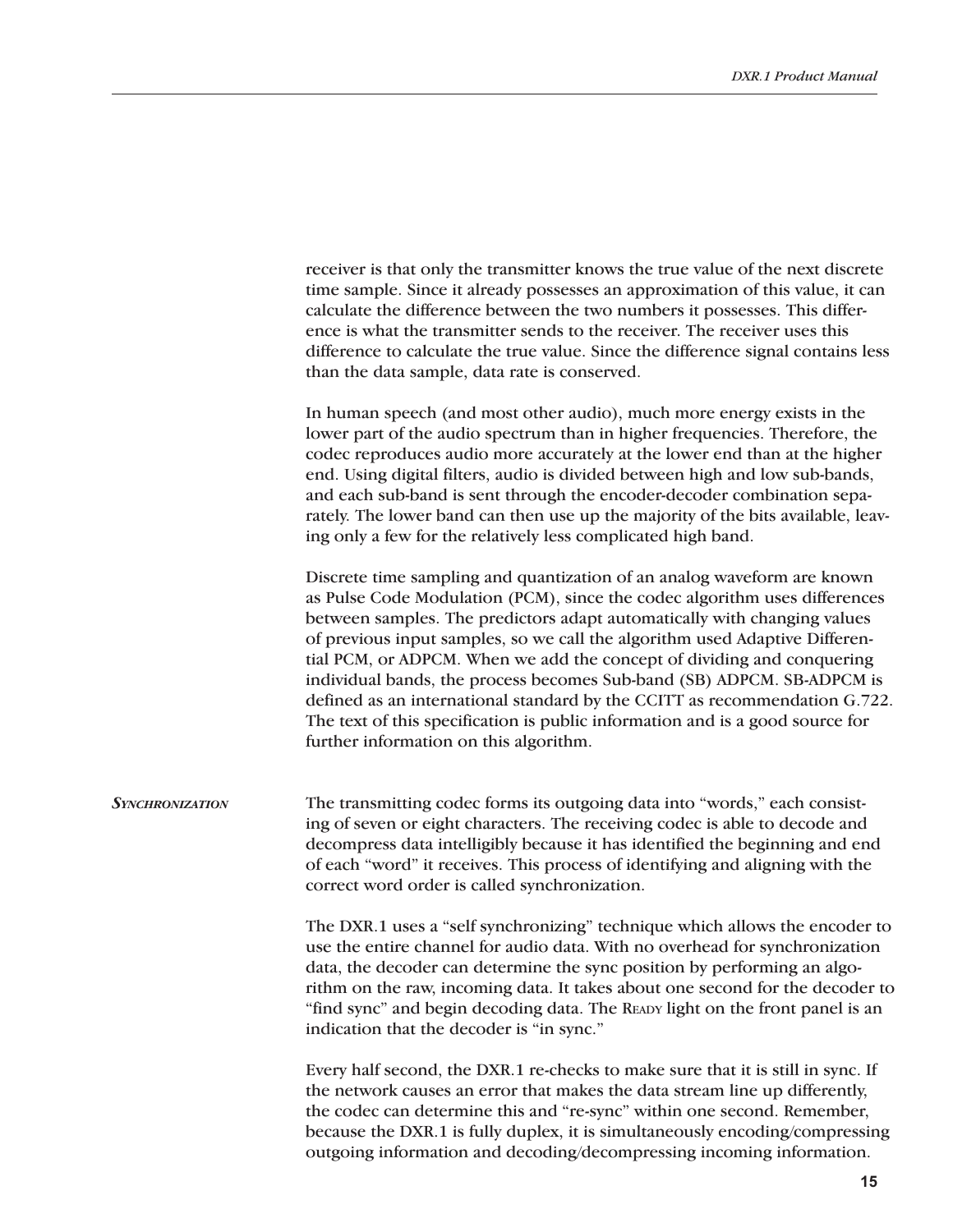*ISDN AND SWITCHED 56* Throughout this manual, we refer to two data rates: 56 and 64 kbps. These rates and multiples of them are the most common you will experience with digital telephone services. When you place a normal phone call on the public telephone network, the link is established in a particular pattern. It is an analog signal from you to the central office. (The central office is a telephone facility located at the end of your local loop. It usually contains a switch connected to trunks.) A 64 kbps data link is established between the central office nearest you and the one nearest the called party. From the central office nearest the receiving end, the information is converted back to analog for delivery to the called party. This type of transmission is perfect for voice communication because the bandwidth your voice produces is very narrow. But as the electronic age progresses, higher bandwidths are needed to relay information such as pictures and high quality audio. The digital portion of the phone line has to be extended to the user.

> Most digital telephone circuits are based on the concept of using this same digital telephone network channel and extending the digital portion to the user, eliminating the analog section. Basic Rate Interface Integrated Services Digital Network (BRI ISDN) provides the user with access to two of these channels, which are multiplexed onto the same pair of wires and sent to the user. These two channels (called "B" channels) are completely separate. They may be dialed independently and may be used for voice or for different types of data transmission. In North America, some of the public telephone networks use a form of signaling which limits the user bandwidth to 56 kbps channels. In this case, both ends of the telephone link must set their equipment for this lower data rate. In some areas, the 56 kbps (or multiples of it) setting may be "safer," allowing all calls to complete properly regardless of where they are located.

> Also in North America, since ISDN has been slow to proliferate, simpler capabilities are available in a service called Switched 56. As the name implies, Switched 56 is limited to 56 kbps, but can inter-operate successfully with an ISDN line set for this speed. Multiple Switched 56 lines would be required to achieve higher data rates.

> Digital Data Service (DDS) has been available for quite some time in North America. This service provides a point to point dedicated 56 kbps or 64 kbps telephone line. DDS may yield significant cost savings for applications that require full time or near full time exchange of audio. Fractional T1 (or E1), a dedicated link capable of higher data rates (384 kbps), is sometimes available. Wireless modems and portable satellite earth stations may also be used with codecs.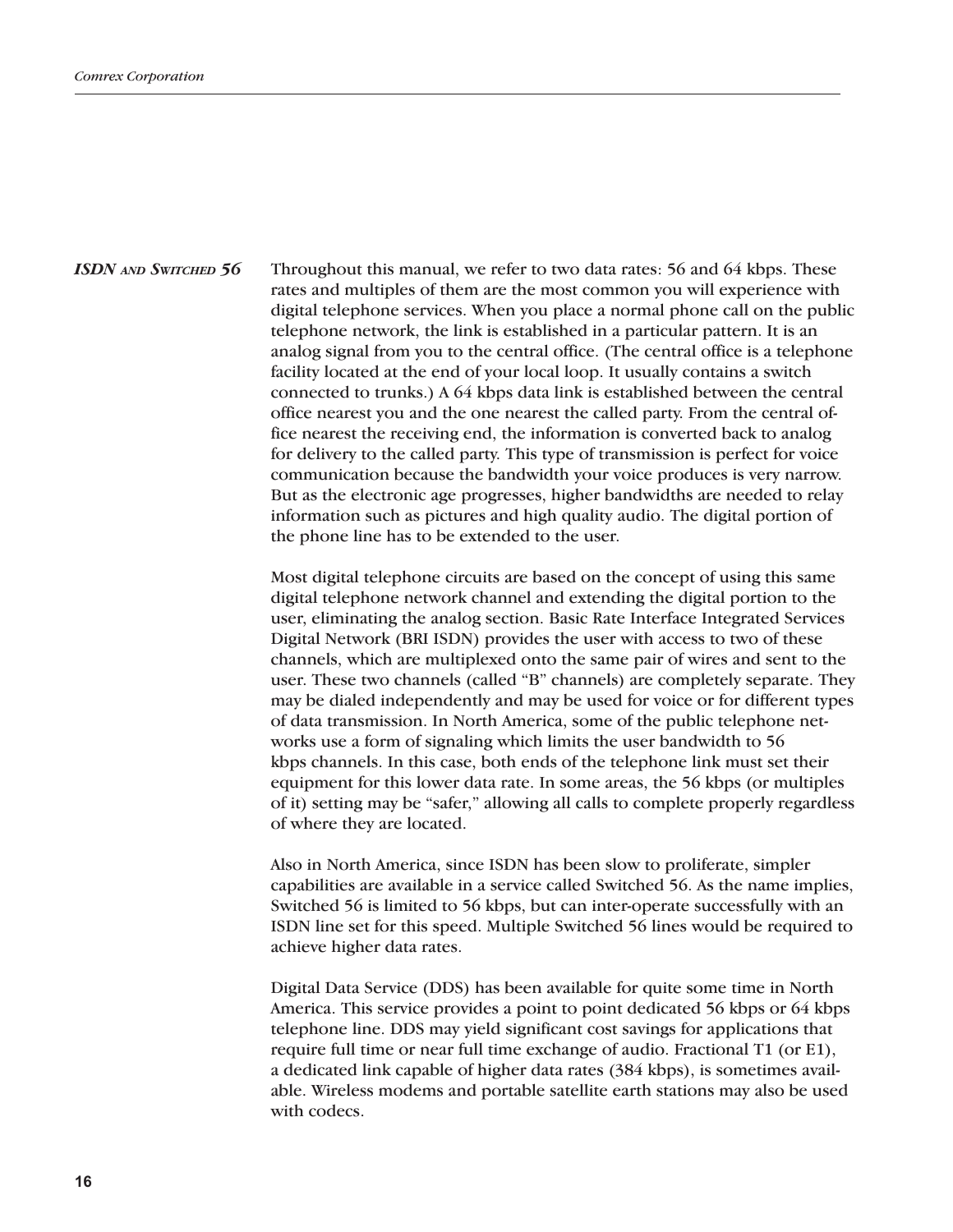*INVERSE MULTIPLEXING* Inverse Multiplexing, or IMUXing for short, sounds complicated but is actually quite simple. It means combining two or more lower data rate channels into one, higher data rate channel. It is an extremely important concept when working on digital phone lines like Switched 56 and ISDN, as digital transmission channels on these services come in chunks of 56 or 64 kbps. These chunks have very little to do with each other normally. They may be routed differently throughout the telephone network and incur substantially different transmission path delay. Even the two "B" channels of a Basic Rate Interface ISDN installation offer no guarantee that both calls will be routed along the same path. On a North American coast-to-coast linkup, for example, the first "B" channel connection may be routed via Texas and the second via Michigan.

> The IMUX must be able to measure the time delay between the two digital channels and delay the fastest so that it arrives synchronously with the slowest. This procedure is called "aggregation" and is performed differently with different IMUX protocols.

When using BRI ISDN, you will find that several reasonably priced Terminal Adapters have an IMUX built into them, usually using a protocol called "BONDING." These IMUXes work quite well and may be used with the DXR.1 to send 15 kHz over ISDN lines.

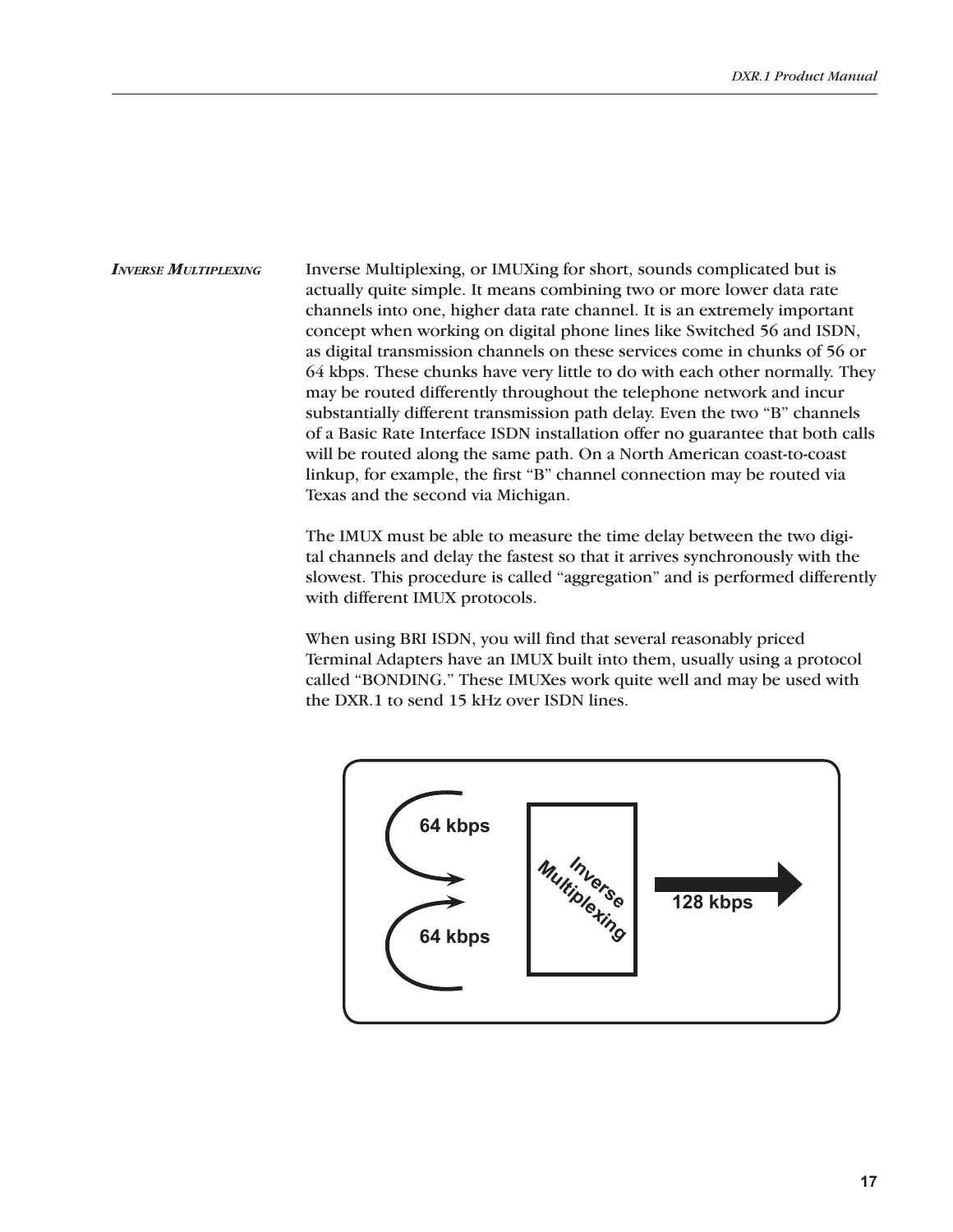*MIX-MINUS*

Even the simplest remotes are a two-way process. The remote site must send its audio to the studio and receive a return feed to monitor the programming. This return feed may be done over a radio station's regular transmitter (with an AM or FM radio at the remote), a special radio link or a telephone circuit. This feed may just go to headphones at the remote, and it may also be put on speakers for the local audience.

The problem comes when there is a time delay in getting audio to and/or from the studio. In this case, the remote talent hears a delayed version of their voice in the headphones and may find this very distracting. Even a remote done with simple equipment or a frequency extender on plain phone lines may have this problem on a long-distance call. All remotes using ISDN, Switched 56 and POTS codecs will have delays each way as signals are processed from analog to digital, compressed, uncompressed and converted back to analog audio. Some digital compression schemes, such as G.722, result in shorter delay times, but there will still be a "reverb" effect in headphones at the remote site, if their audio is sent back from the studio. In any of these cases, it may not be possible for the remote people to listen to an off-air or program channel feed.

The solution is **mix-minus**. A mix-minus feed has a mix of all of the programming on the radio station (or network) **minus** the audio from the remote. In other words, the station or network doesn't send the remote audio back to the remote. At the remote end, this mix-minus feed is converted back to an "air monitor" by mixing in the local audio from the remote.

For radio stations, in addition to fixing the time delay problem, using a mixminus feed has two other advantages. First, if the station uses a 6-7 second delay to allow editing of phone calls, pre-delay audio can be sent to the remote site. Second, if there is a PA system at the remote, they will be able to run the speaker levels higher with the mix-minus audio. This is because the remote microphone audio is not running through the station's audio processing, and the levels stay under the control of the remote operator.

The simplest way to do one mix-minus feed in a typical radio studio is to use the Audition or second program channel. On many audio consoles, each fader's output may be sent to both Program and Audition. If your board will allow those feeds simultaneously, just set all of the modules to Program and Audition, **with the exception of the one carrying the remote audio. Set that one to Program only.** The Audition channel will then be a mix of everything on the console except the remote. That will be your mix-minus, and it should be sent to the remote site.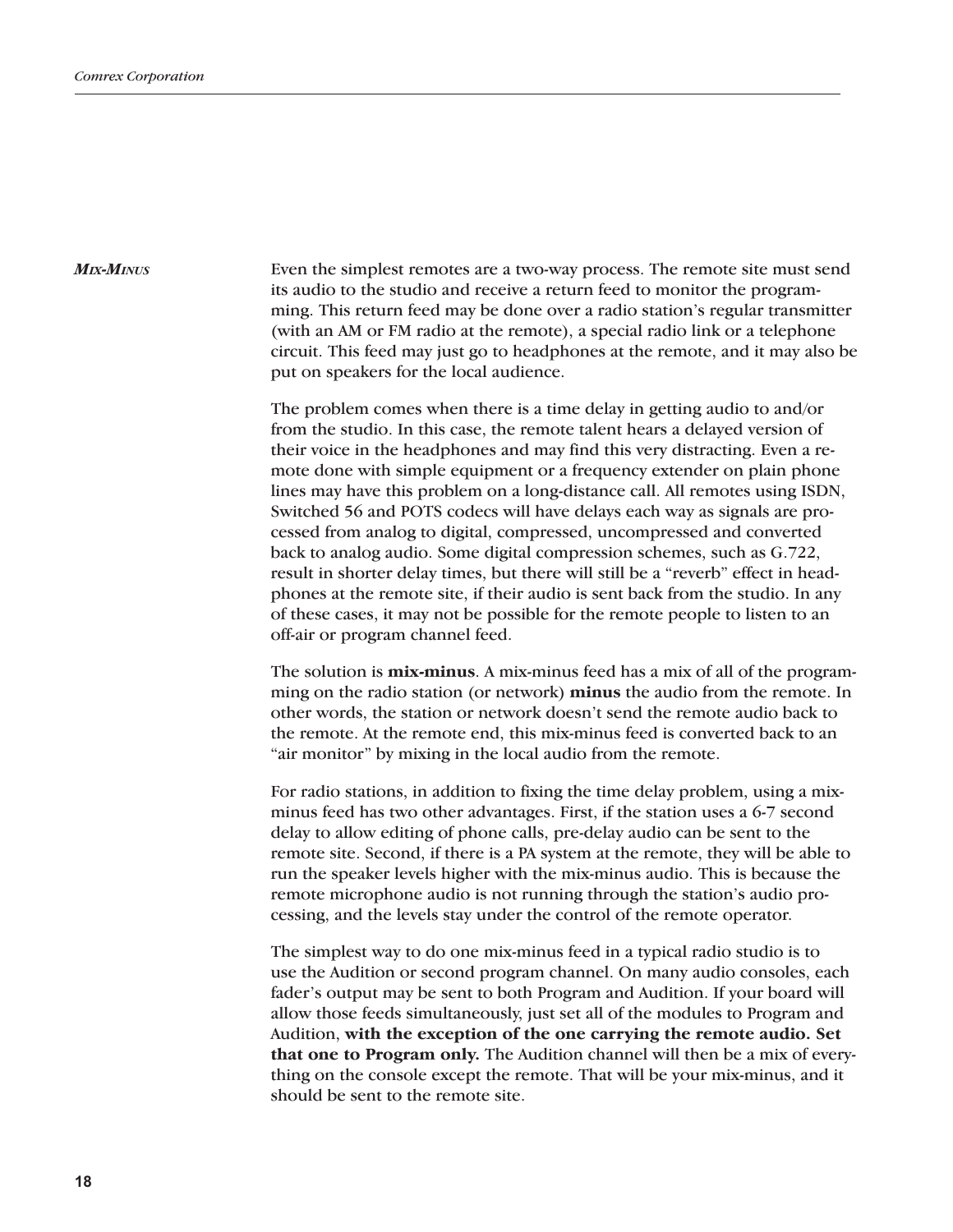One caution — make sure that audio is being sent to and from any telephone modules you may have in the console. They may have been designed to work with only one channel at a time, either Program or Audition, but not both. If so, you will have to check with your "tech guy" or the board manufacturer for advice. If you use multiple audio codecs, you should investigate the Comrex Mix-Minus Bridge. This will allow you to expand one Program/Audition setup to handle five codecs or other remote audio devices. It also provides IFB (talkback) to remote sites.



*"I'M USING MIX-MINUS, AND I STILL HEAR AN ECHO!"*

If you are doing a call-in talk show on the road, the remote people may complain of hearing an echo when a caller is put on the air. With the telephone pot down, everything is OK. The culprit is the telephone hybrid being used to put callers on the air. Some of the remote audio is "leaking" through the hybrid and mixing with the caller audio. Modern digital hybrids do a much better job of preventing this than the older units that had to be manually "tweaked" for each call. If you are using a digital hybrid and having this problem, dig out the manual and redo the hybrid's initial setup.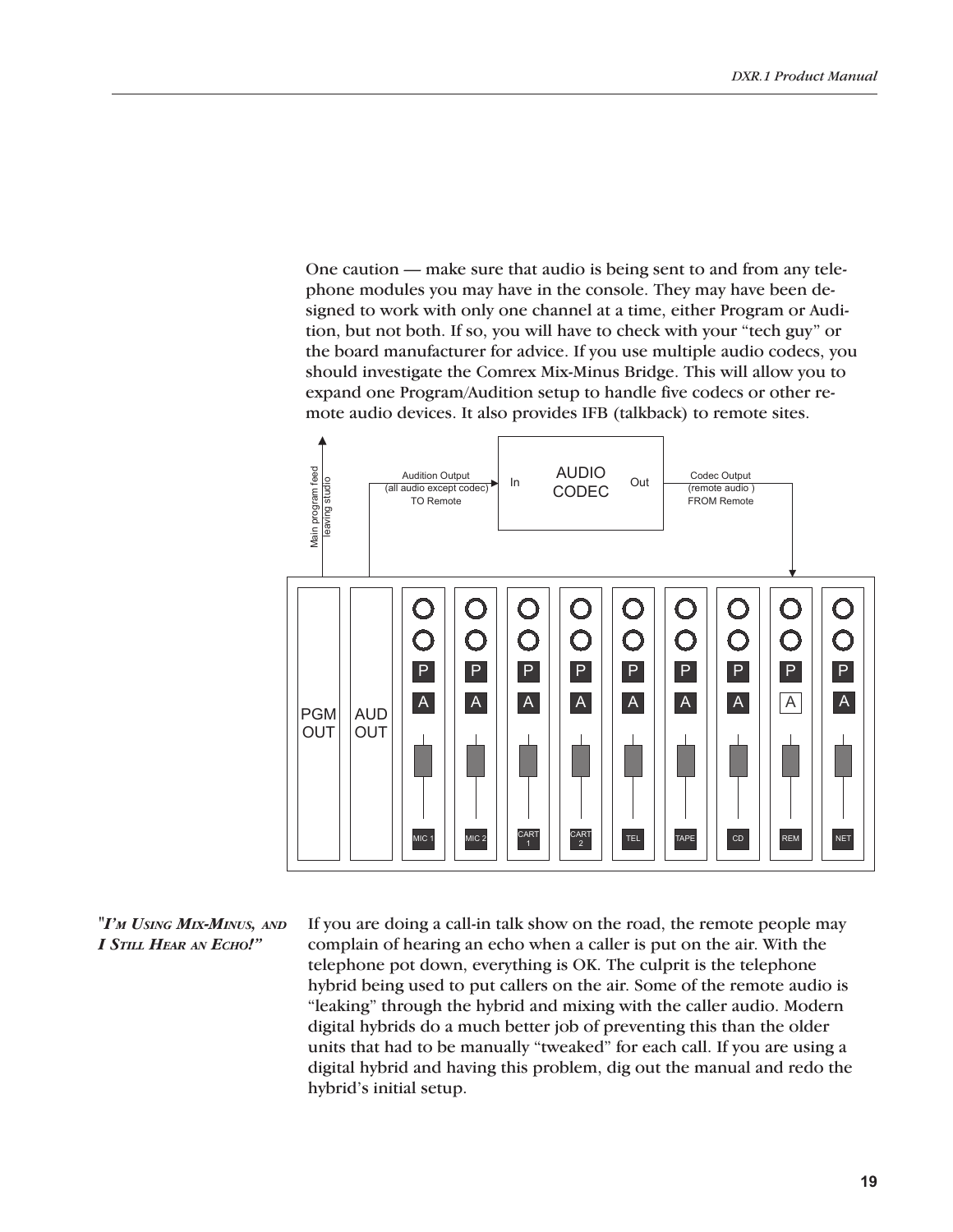### SECTION 6. **APPLICATIONS**

The DXR.1 provides a cost saving alternative to satellite feeds or dedicated circuits. They are ideal for applications requiring high quality (7.5 or 15 kHz) mono audio. There is very little processing delay, making the DXR.1 a good choice for live programming such as talk, news and sports, where real-time cueback is essential.

Sports reports are often recorded and made available to many stations. Each station dials into the servicing station through their own codec. Once the receive and transmit codecs have gone through a handshaking ritual to insure they are compatible, the DXR.1 READY light on the transmit end will light up. Through the use of the contact closure jack, a tape recorder is started, and the sports report is transmitted to the receiving station. Once the connection is broken, the switch is opened, and the tape recorder is returned to ready state — waiting for the next call. *NETWORK DISTRIBUTION*

The same technique can be used to record information. Reporters in the field may complete stories at any hour of the day. By calling into the DXR.1, the handshake between codecs is accomplished and the recorder is started via the contact closure jack. This provides for unattended gathering of stories for either direct broadcast or editing at a later date. *AUTO RECORDING*

Broadcast networks sometimes use sub-audible tones in the range of 20 to 50 Hz to allow affiliates to automate their network cutaways and rejoins. 25 Hz is a popular frequency, and the combination of low-frequency roll-off in the DXR.1 and our customer's equipment may provide an output too low for a tone decoder expecting full line level. Since the G.722 processing in the DXR.1 "favors" the lower audio frequency band by allocating more bits in the coding process, the automation tones are handled very well in the digital processing. There are two points in the DXR.1 analog section, however, that will restrict the low frequency performance. *AUTOMATION TONES*

> Referring to the DXR.1 board schematic included at the end of the manual, capacitor C4 couples the output of U19D to resistor R12, which sets the input impedance to U19C. The factory-supplied value of C4 is 470nF (0.47mF). Increasing this value to 2.2mF, a commonly available value for non-polarized capacitors, will improve the low frequency response of the encoder section. Larger values are fine, but we recommend a non-polarized unit. In the decoder, a change would only have to be made if the DXR.1 audio output was terminated in a true 600 ohm load. If so, the 22mF output coupling capacitors, C32 and C33, which are connected to U24, can be eliminated by adding a jumper across each of them.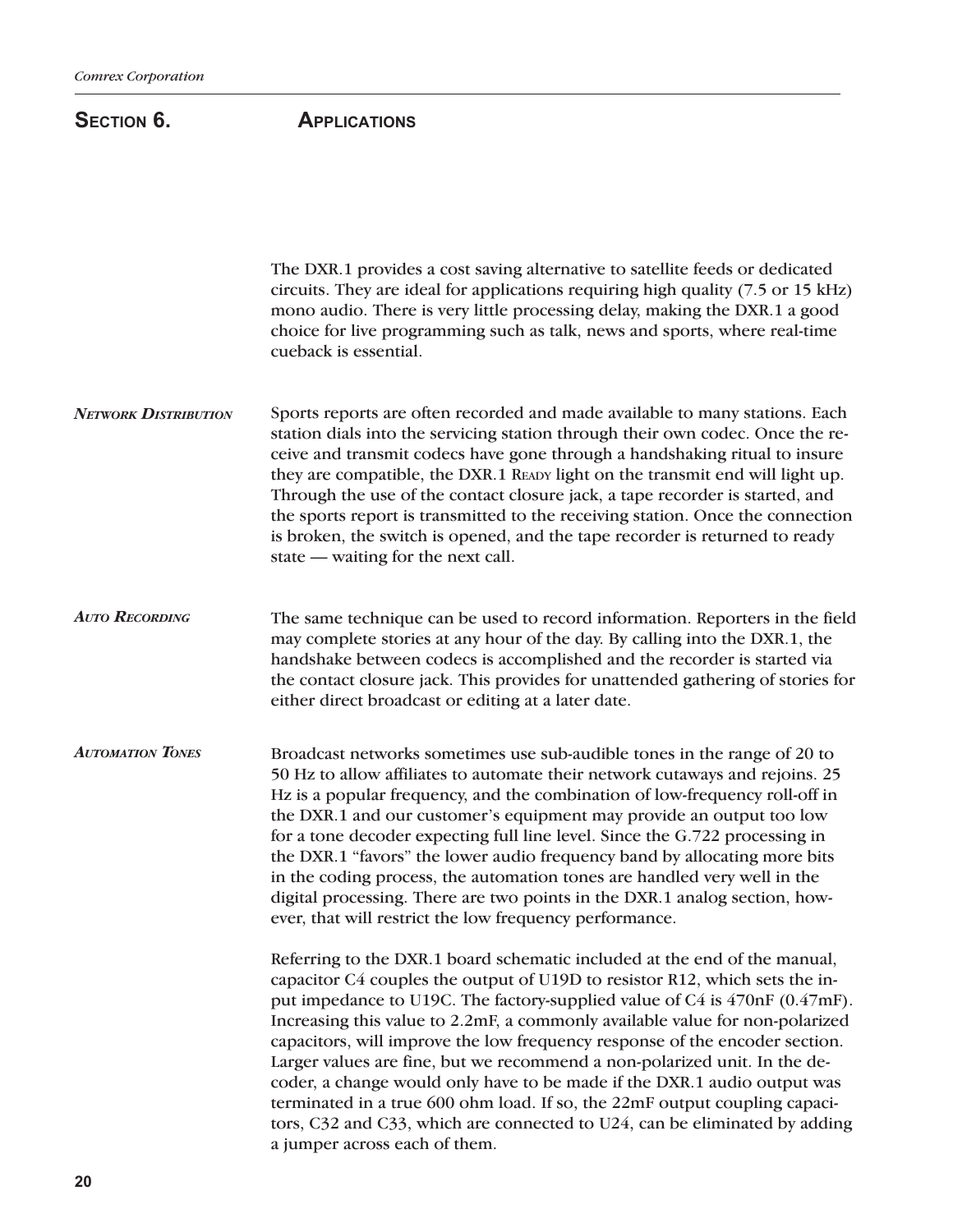Just be aware that you may present a small d-c offset voltage to your equipment. The alternative would be larger non-polarized electrolytic capacitors designed for audio use. If the DXR.1 is feeding a bridging load (>5K ohms, typical of most console inputs), the 22mF capacitors may be left in place.

If you make these changes and are still having problems, you should check that the automation tone level at the DXR.1 input is actually up to the program line level. Small audio transformers in any equipment you may have between the tone generator and the DXR.1 may either reduce the level of the tones or add distortion products. Many transformers will not handle 25 Hz tones at line level, despite the manufacturer's claims. The same reasoning applies at the receiving end in any equipment between the ISDN codec and the automation tone decoder.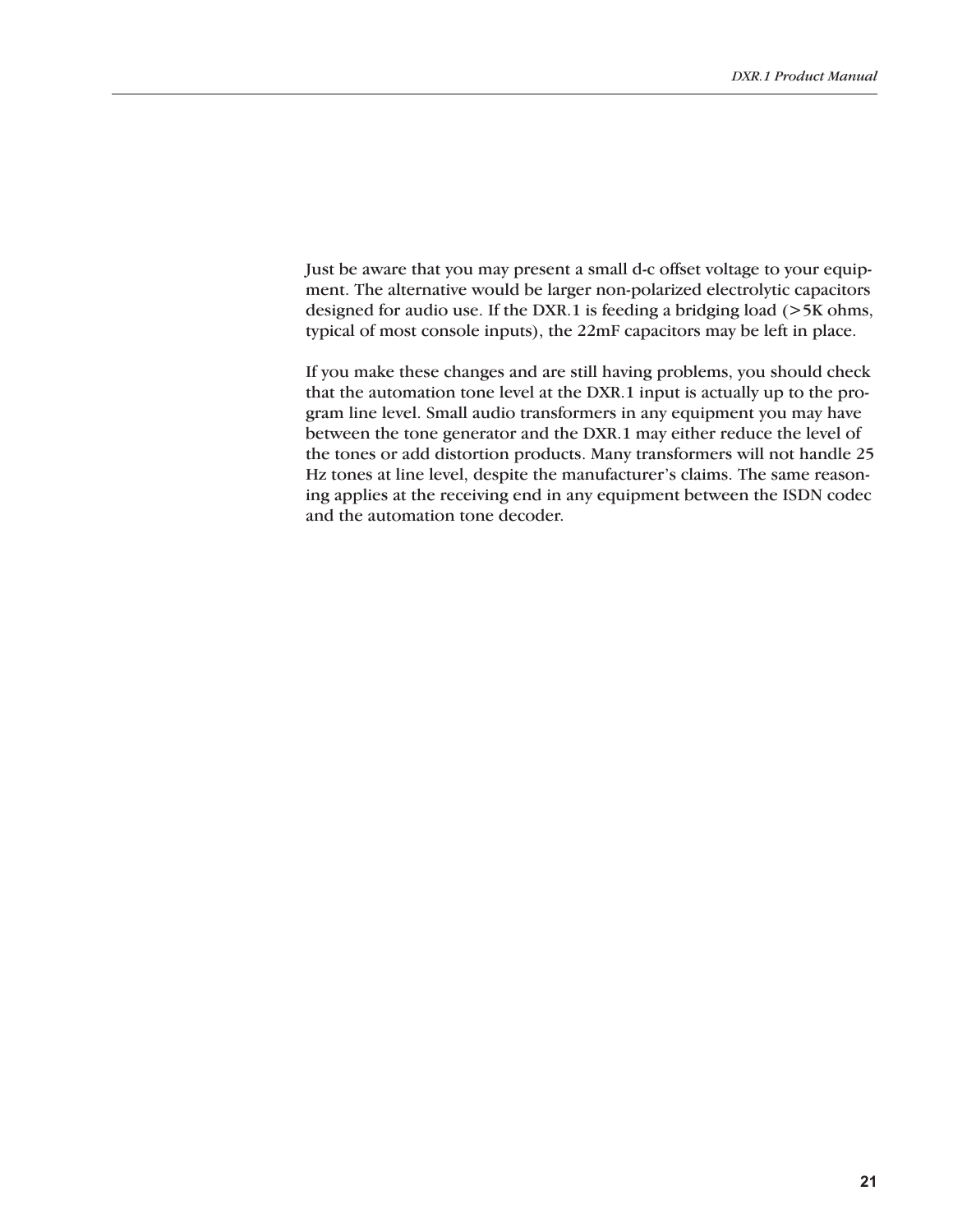# SECTION 7. **GLOSSARY**

| <b>CSU/DSU</b>            | Channel Service Unit/Data Service Unit. On some data networks, these<br>are two separate devices. On most networks used with the codec, this is<br>a box which sits between the codec and the data circuit, used to inter-<br>face and condition the data coming on and off the network. This box<br>may also contain diagnostic testing functions and indicators, and in the<br>case of switched services, will perform all your dialing functions. A CSU/<br>DSU is required for all SW56 and DDS circuits and is not included with<br>your codec.                                                                                                                                                                                                                                                                                                                           |
|---------------------------|--------------------------------------------------------------------------------------------------------------------------------------------------------------------------------------------------------------------------------------------------------------------------------------------------------------------------------------------------------------------------------------------------------------------------------------------------------------------------------------------------------------------------------------------------------------------------------------------------------------------------------------------------------------------------------------------------------------------------------------------------------------------------------------------------------------------------------------------------------------------------------|
| DATA PORT                 | The physical and electrical protocol used by the codec and the TA or<br>CSU/DSU to transfer data between each other.                                                                                                                                                                                                                                                                                                                                                                                                                                                                                                                                                                                                                                                                                                                                                           |
| DATA RATE                 | Analog transmission media is specified in bandwidth (usually in Hertz)<br>and signal to noise (usually in dB). Since the principles behind digital<br>transmission are so different, media are specified in different param-<br>eters. Rather than how much analog information is passed, a digital user<br>is concerned with how many bits per second can be sent down the chan-<br>nel.                                                                                                                                                                                                                                                                                                                                                                                                                                                                                      |
| <b>DIGITAL VS. ANALOG</b> | An analog electrical signal (or sound or light, etc.) is noted by a fun-<br>damental change in character with respect to the information being<br>conveyed. For example, an AM radio station changes the amplitude of a<br>carrier signal to varying degrees depending on the amplitude of the mu-<br>sic it is carrying. A digital signal is always in one of two states (on or off),<br>but varying at a rate fast enough that information encoded into numbers<br>(quantized) can be transferred. Another way to distinguish analog from<br>digital is that an analog signal has an infinite number of "degrees" of<br>changes which convey information. A digital signal has only two. One of<br>the largest advantages of digital transmission is that as long as a receiver<br>can distinguish between the two states in the signal, noise will have no<br>effect on it. |
| DSP                       | Digital Signal Processing. The concept of sampling analog waveforms in<br>discrete time and manipulating these samples using algorithms which<br>would be difficult or impossible in the analog domain.                                                                                                                                                                                                                                                                                                                                                                                                                                                                                                                                                                                                                                                                        |
| <b>DTE/DCE</b>            | Data Terminal Equipment/Data Computer Equipment. To avoid confu-<br>sion, the data protocols mentioned above designate equipment and<br>ports as either DTE or DCE. The TA or CSU/DSU is ALWAYS the DCE, and<br>the codec is ALWAYS the DTE. Plugging two DTEs together will not estab-<br>lish communication between them, since the DCE provides all the clocks<br>required to run the data around.                                                                                                                                                                                                                                                                                                                                                                                                                                                                          |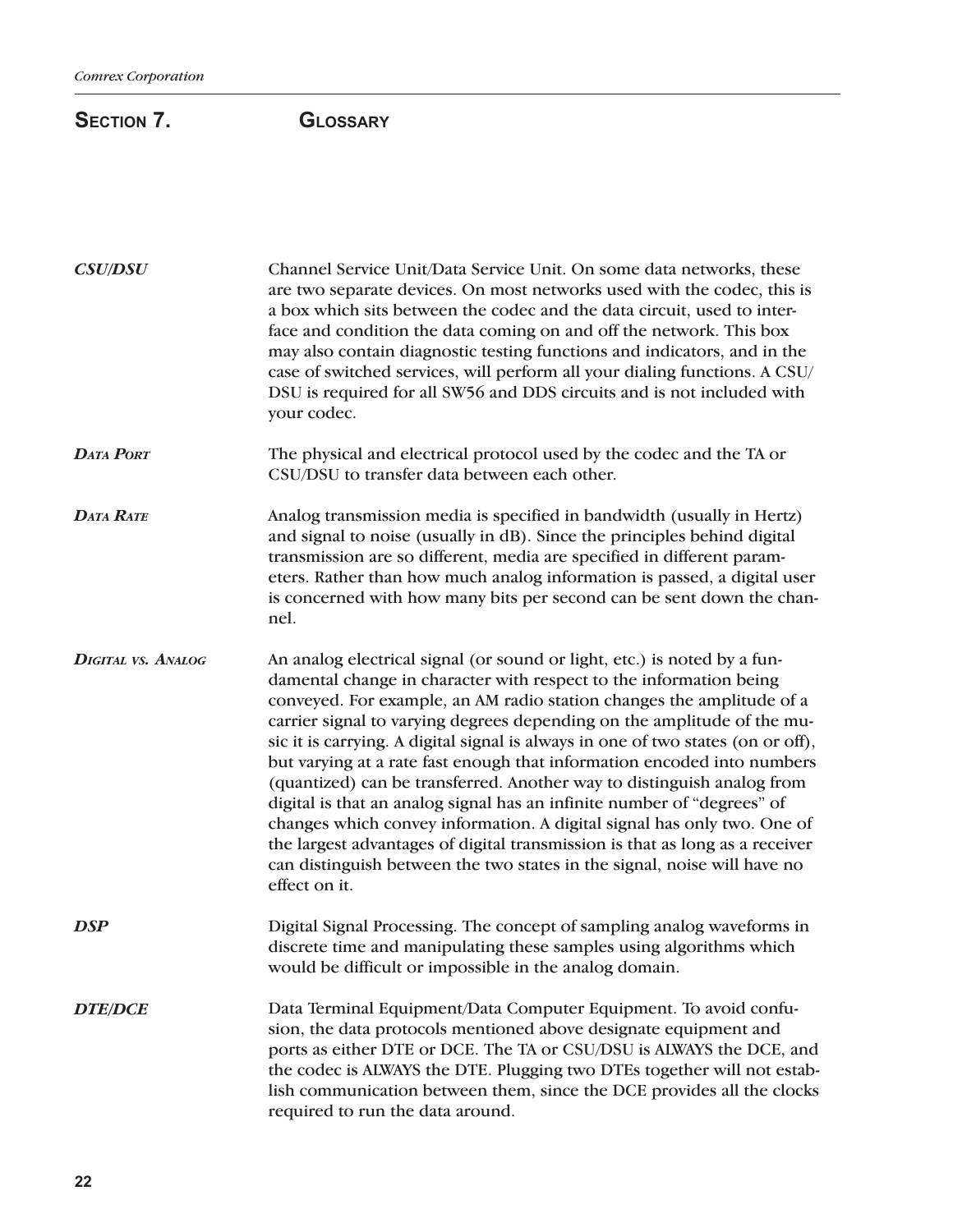| <b>DUPLEX</b>   | On plain old telephone service (POTS), the audio transmission can be<br>considered "half duplex," since if both parties speak at the same time, their<br>voices will intercept on the single pair of wires on each end of the call.<br>Most digital systems are duplex or "4 wire," allowing simultaneous and<br>independent data (or encoded audio) to pass in each direction. Some sys-<br>tems may be "simplex" which pass digits only in one direction.                                                                                                                                                                                                                                                                                                                                                                                                                                         |
|-----------------|-----------------------------------------------------------------------------------------------------------------------------------------------------------------------------------------------------------------------------------------------------------------------------------------------------------------------------------------------------------------------------------------------------------------------------------------------------------------------------------------------------------------------------------------------------------------------------------------------------------------------------------------------------------------------------------------------------------------------------------------------------------------------------------------------------------------------------------------------------------------------------------------------------|
| <b>ISDN</b>     | Integrated Services Digital Network. The worldwide standard for digital<br>telephony. ISDN actually describes a complex set of international standards<br>concerned with digital telephony. This service is currently available in two<br>configurations. Basic Rate Interface (BRI) provides the user with two in-<br>dependent 64 kbps switched channels. Primary Rate Interface (PRI) allows<br>user data rates approaching those of T1 $(1.54 \text{ Mb/s})$ .                                                                                                                                                                                                                                                                                                                                                                                                                                  |
| <b>LOOPBACK</b> | Analog signals are easy to test. One simply probes the point of interest with<br>an oscilloscope and checks for the proper signal. High speed digital signals<br>complicate things because they can't be measured easily by traditional test<br>equipment. To make tests easier, digital equipment often<br>comes with loopback capability. Borrowed from the telephone repairmen<br>who had no wish to trace miles of circuits, loopback diagnostics allow you<br>to "instruct" a piece of equipment in your digital link to "echo" any in-<br>formation sent to it in the reverse direction. When properly looped back,<br>the codec should echo (from the receiver output) any audio sent into the<br>transmitter. By enabling loopback at different points on a network (i.e. TA<br>or CSU/DSU, codec, remote TA or CSU/DSU loopback) the defective por-<br>tion can more easily be determined. |
| <b>NOISE</b>    | In this application, noise is anything present between the codecs other<br>than the binary signal being transmitted. Digital signals are by nature im-<br>mune to noise until the noise level approaches the point where a "1" looks<br>like a "0" and vice versa. Digital circuits are susceptible to two different<br>type of noise. The first type is just background noise which occasionally<br>reaches a sufficient level to cause bit errors. The other type, known as<br>"burst errors," cause incorrect data to be sent for a distinct amount of time.<br>Bit errors cause little noticeable degradation to ADPCM audio, due to the<br>nature of the algorithm. Burst errors cause severe distortion and may cause<br>loss of synchronization.                                                                                                                                             |